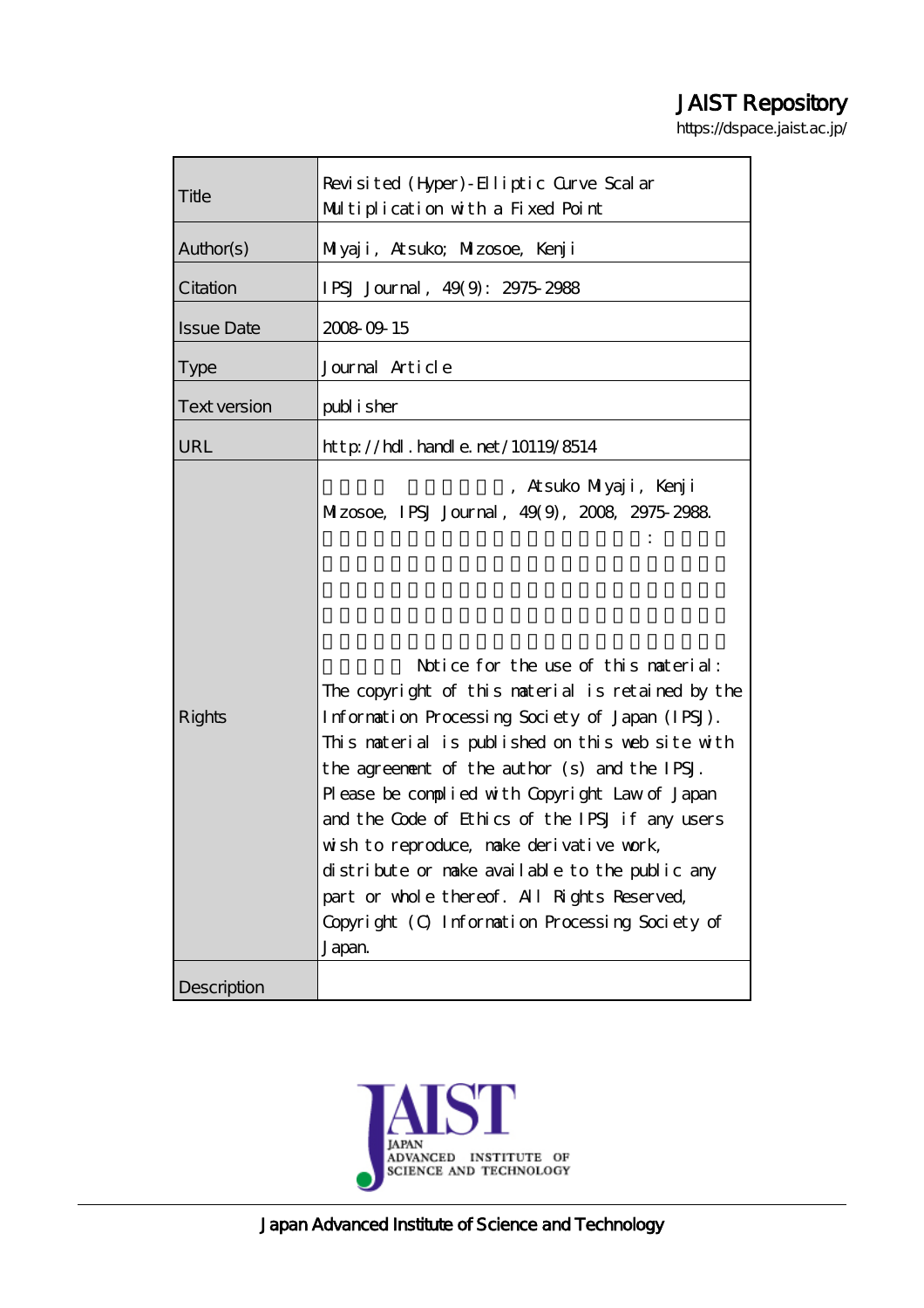Regular Paper *Regular Paper*

# **Revisited (Hyper)-Elliptic Curve Scalar Multiplication** with a Fixed Point<sup>\*1</sup>

# ATSUKO MIYAJI<sup>†1</sup> and KENJI MIZOSOE<sup>†1</sup>

Elliptic curve cryptosystems can be constructed over a smaller definition field than the ElGamal cryptosystems or the RSA cryptosystems. This is why elliptic curve cryptosystems have begun to attract notice. This paper explores an efficient fixed-point-scalar-multiplication algorithm for the case of a definition field  $\mathbb{F}_p$  ( $p > 3$ ) and adjusts coordinates to the algorithm proposed by Lim and Lee. Our adjusted algorithm can give better performance than the previous algorithm in some sizes of the pre-computed tables.

#### **1. Introduction**

An elliptic curve cryptosystem, which is constructed on the group of points of an elliptic curve over a finite field, can provide a small and fast public key cryptosystem if the elliptic curve is chosen appropriately  $^{2,15}$ . This is why elliptic curve cryptosystems have been widely used in various applications. An elliptic curve cryptosystem consists of an elliptic curve scalar multiplication  $kP$ .

There are two approaches for an efficient elliptic curve scalar multiplication  $kP$ . One is the scalar multiplication for a randomly given point P, which is executed in a signature verification, an encryption, or a decryption. The other is that for a fixed point  $P$ , which is executed in a signature generation or an encryption. Both are usually studied independently and evaluated from slightly different viewpoints. From the point of view of the computational amount, the random-point-scalar-multiplication algorithm is evaluated by the total computational complexity of both making a pre-computed table and the main computation with the pre-computed table. This is because the input point is not given beforehand. On the other hand, the fixed-point-scalar-multiplication algorithm is evaluated by the computational amount of only the main computation with the pre-computed table. This is because the input point is given beforehand and consequently every scalar multiplication can start with the main computation by making the pre-computed table beforehand. From the viewpoint of the memory, both are evaluated by the size of the pre-computed table.

Many researches on the random-point-scalar-multiplication algorithm have been proposed so  $far^{1,7,1,18}$ . On the other hand, two researches on the fixedpoint scalar multiplication algorithms have been proposed so far, the BGMW3) and LL 14)-algorithms, which are each based on different concepts. The BGMWalgorithm uses the base of  $2^w$ , holds the precomputed points based on  $2^{wi}P$ , and computes  $kP$  by repeating only additions. The LL-algorithm divides k into blocks of  $h \times v$  (1 division) or  $h_1 \times v_1 + h_2 \times v_2$  (2 divisions), holds the precomputed points based on each block, and computes  $kP$  by repeating additions and doubling. The LL-algorithm is more flexible and can give a wider range of time-memory tradeoffs than the BGMW-algorithm. This paper focuses on the LL-algorithm over an elliptic curve.

The implementation time of elliptic curve scalar multiplications depends on three different factors: the definition field, the coordinate systems, and the algorithm itself such as BGMW- or LL-algorithm. This paper focuses on two factors: the coordinate systems and the efficient fixed-point scalar multiplication. There are several coordinates systems, affine  $(\mathcal{A})$ , Jacobian  $(\mathcal{J})$ , modified Jacobian, projective, and mixed Jacobian coordinates of the combination between  $\mathcal A$  and  $\mathcal J^7$ . All of these are defined in the Weierstrass form. In addition to the Weierstrass form, the Edward form was proposed  $10$ . In the Edward form, affine coordinates  $(\mathcal{E}_A)$ , homogeneous coordinates  $(\mathcal{E})$ , and mix Edward coordinates of the combination between  $\mathcal{E}_A$  and  $\mathcal E$  can be considered, however,  $\mathcal{E}_A$  is not usually discussed since it is rather slow. Note that the doubling and addition of Edward coordinates are faster than those of Jacobian coordinates, however, mixed Edward coordinates are slower than mixed Jacobian coordinates. We also note that addition in  $A$  is not necessarily slower than that in  $\mathcal E$  or in mixed coordinates of  $\mathcal A$  and  $\mathcal I$ .

<sup>†</sup>1 Japan Advanced Institute Science and Technology

<sup>\*1</sup> This study is partly supported by Grant-in-Aid for Scientific Research (B), 17300002, and Yazaki Memorial Foundation for Science and Technology.

Generally, the Jacobian coordinate system has been adopted for the random-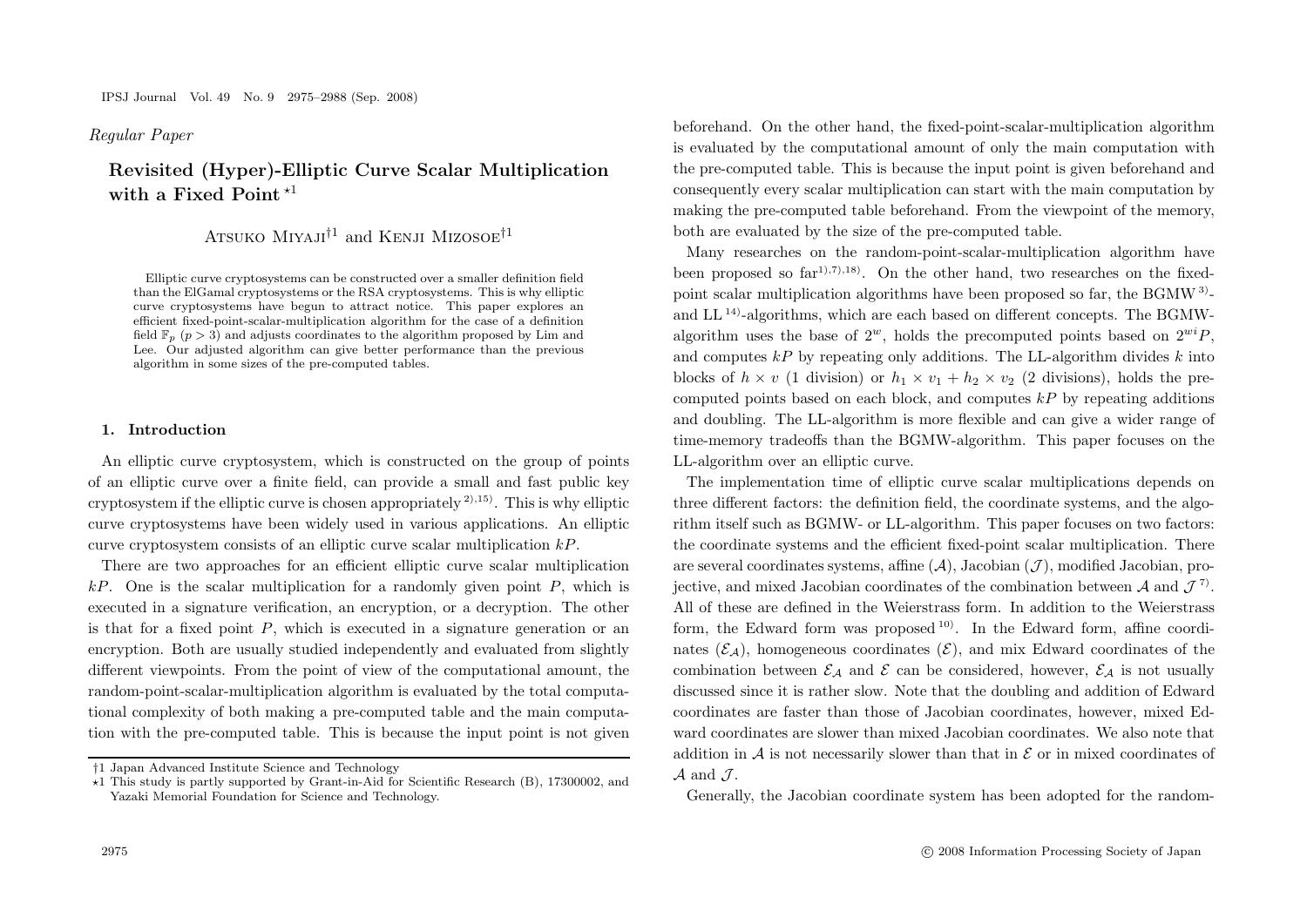point-scalar multiplication so  $far^{1,7}$  since doublings become the dominant part. This is why Edward coordinates are expected to give a faster random-pointscalar multiplication. On the other hand, the dominant part of the LL-algorithm is rather different. There would be two ways to execute the LL-algorithm over an elliptic curve, both of which assume that the points in the pre-computed table are given in affine coordinates. One way adopts Jacobian/Edward coordinates and its mixed coordinates. The other adopts affine coordinates in the entire algorithm. In the former case, the dominant factor is the computational complexity of addition in mixed coordinates. In the latter case, the dominant factor is the computational complexity of addition in affine coordinates. The performance of the LL-algorithm with 1-division in Jacobian and its mixed coordinates is shown in Ref. 6), where the optimal division  $(h, v)$  is also investigated. However, neither 2-division in Jacobian and its mixed coordinates nor the LL-algorithm in Edward and its mixed coordinates have been investigated in any paper so far. Furthermore, the applicability of affine coordinates to the LL-algorithm has not been investigated so far. There is room for further study.

Generally, affine coordinates are avoided for the scalar multiplication in the case of a definition field  $\mathbb{F}_p$  (with p larger than 3) since it suffers from the heavy use of inverses. Recently, a new derivation of the SPA-resistant algorithm with a fixed point was proposed, which adopts affine coordinates by applying the Montgomery's trick  $17$  to reduce the number of inverses  $16$ . Their work cannot be directly extended to the LL-algorithm because the structure of the precomputed table is totally different in each case. However, their work inspires us to explore the possibility of further improvement of a fixed-point-scalar-multiplication algorithm.

In the present paper, we revisit the LL-algorithm by adopting affine coordinates; applying the Montgomery's trick to compute several inverses simultaneously; and optimizing the table's structure. We analyze the computational complexity of the proposed algorithm theoretically. Furthermore, we reconsider the division procedure in the case of  $h_1 \times v_1 + h_2 \times v_2$  in order to give a tight adjusted division. We also discuss the efficiency of our proposed algorithm for the cases of the elliptic curve and the hyper-elliptic curve and show the break-even point of our algorithm against the previous algorithm. The break-even point means

the ratio of  $I/M$  based on the assumption of  $S = 0.8M$  when the computational complexity of our algorithms is equal to that of the previous one, where  $I, M$ , or S expresses the computational complexity of 1 modular inverse, multiplication, or square on the 160-bit field, respectively. Our algorithm inherits the flexibility of the original LL-algorithm. In the case of an elliptic curve, our algorithm with pre-computed points of 18, 26, 34, 42, or 50 can compute  $kP$  more efficiently than the previous algorithm with the best coordinates  $\star$ <sup>1</sup> in the break-even point of  $I/M < 12.2, 12.7, 12.7, 12.8$ , or 12.3, respectively. In fact, the computational complexity of our algorithm can be reduced to 95%, 93%, 93%, 93%, or 94% of the previous algorithm with the best coordinate system in the case of  $I/M = 11$ . In the case of a hyper-elliptic curve with genus 2, our algorithm with pre-computed points of 18 (resp. 28, 30, 42, 46, 58) can compute  $kP$  more efficiently than the previous algorithm in the break-even point of  $I_{bec}/M_{bec} > 2.9$  (resp. 3). That is, our algorithm is usually more efficient than the previous one. Here,  $I_{here}$ ,  $M_{here}$ or  $S_{hex}$  expresses the computational complexity of 1 modular inverse, multiplication, or square on the 80-bit field, respectively. In the case of  $I_{hec} = 11M_{hec}$ , the computational complexity of our algorithm with a pre-computed table of 18, 28, 30, 42, 46, or 58 can be reduced to 92%, 92%, 93%, 87%, 93%, or 88% of the previous algorithm, respectively.

This paper is organized as follows. Section 2 summarizes the known facts on (hyper-) elliptic curves. Section 3 reviews some known algorithms such as the LL-algorithm and the Montgomery trick. Section 4 presents our new scalar multiplication algorithm with a fixed point and analyzes the computational complexity theoretically. Section 5 provides the cases where our results are better than the previous results. It also describes the performance of the previous algorithm with Jacobian and Edward coordinates for comparison. Appendix A.1 summarizes the addition formulae in Edward coordinates.

<sup>-</sup>1 The best coordinate system for the previous algorithm is still Jacobian coordinate system as mentioned in Ref. 6) since mixed Edward coordinate system is slower than mixed Jacobian coordinate system. The adaptability and performance of Edward coordinate to the previous algorithm is also investigated in this paper.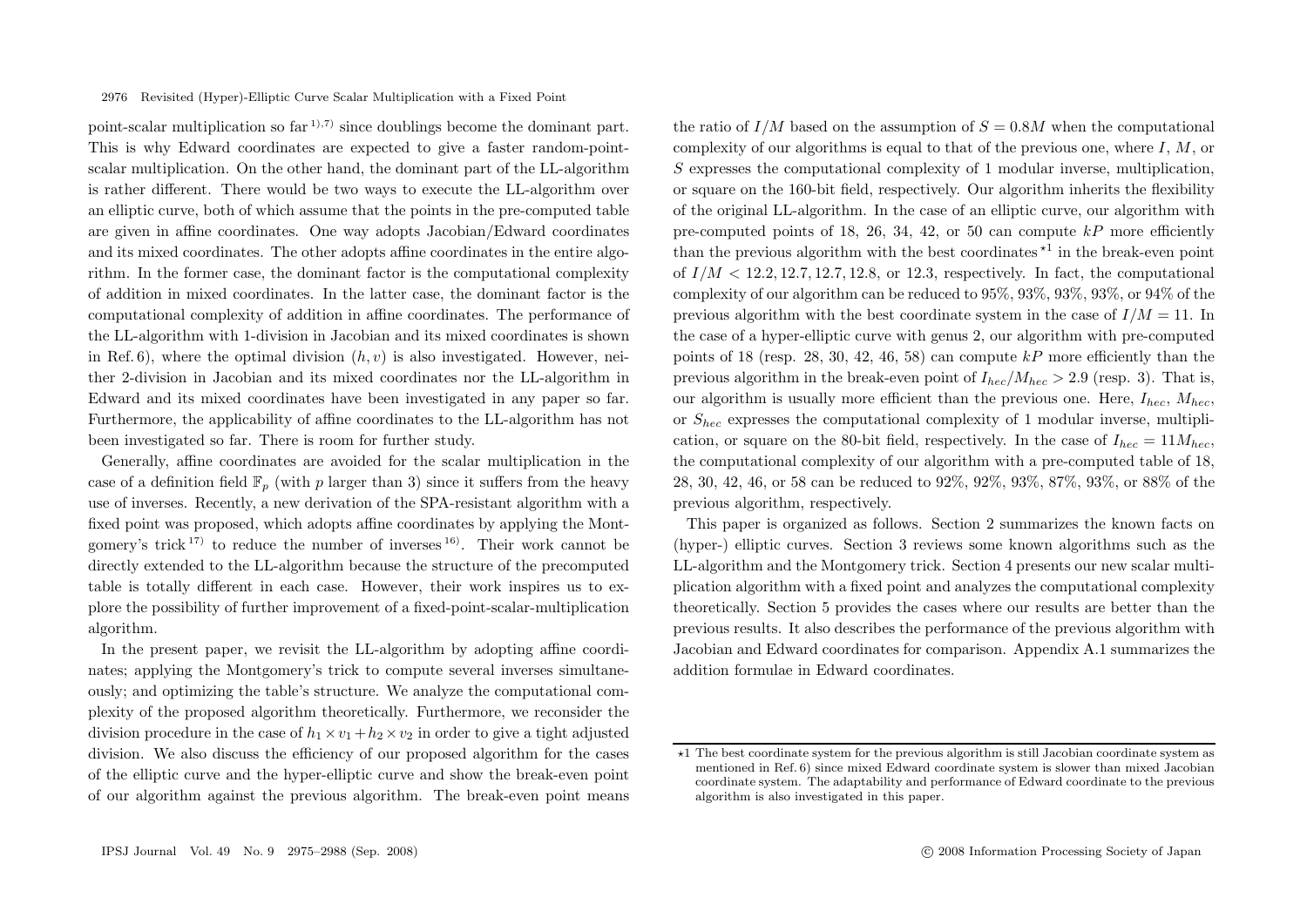# **2. Preliminaries**

This section summarizes some facts on elliptic curves and hyper elliptic curves such as the coordinate systems.

#### **2.1 Elliptic Curve**

Let  $\mathbb{F}_p$  be a finite field, where  $p > 3$  is a prime. The Weierstrass form of an elliptic curve over  $\mathbb{F}_p$  in affine coordinates is described as

 $E/\mathbb{F}_p : y^2 = x^3 + ax + b$   $(a, b \in \mathbb{F}_p, 4a^3 + 27b^2 \neq 0).$ 

The set of all points  $P = (x, y) \in \mathbb{F}_p \times \mathbb{F}_p$  satisfying E with the point of infinity  $\mathcal{O}$ , denoted by  $E(\mathbb{F}_p)$ , forms an abelian group. Let  $P_1 = (x_1, y_1)$  and  $P_2 = (x_2, y_2)$  be two points on  $E(\mathbb{F}_n)$  and  $P_3 = P_1 + P_2 = (x_3, y_3)$  be the sum. Then the addition formula Add (resp. doubling Dbl) in affine coordinates can be described by three modules of  $\mathsf{Add}_n(P_1, P_2)$ ,  $\mathsf{Add}_n(\alpha)$ , and  $\mathsf{Add}_{\mathsf{NI}}(P_1, P_2, \lambda)$  (resp.  $\mathsf{Db}_n(P_1)$ ,  $\mathsf{Db}_n(\alpha)$ and  $Dbl_{\text{NI}}(P_1, \lambda)$  as in Ref. 16). Each module means preparation for 1 inverse. computation of 1 inverse and computation without any inverse, respectively. The addition formulae are given as follows.

| Add $(P_1, P_2)$ $(P_1 \neq \pm P_2)$     |                                 |                                             | $Dbl(P_1)$                                       |
|-------------------------------------------|---------------------------------|---------------------------------------------|--------------------------------------------------|
| $\mathsf{Add_p}(P_1,P_2)$ :               | $\alpha = x_2 - x_1$            | $Dbl_p(P_1)$ :                              | $\alpha = 2y_1$                                  |
| Add <sub>I</sub> $(\alpha)$ :             | $\lambda = \frac{1}{\tau}$      | $Dbl_1(\alpha)$ :                           | $\lambda = \frac{1}{2}$                          |
| Add <sub>NI</sub> $(P_1, P_2, \lambda)$ : | $\gamma = (y_2 - y_1)\lambda$   | $\mathsf{Dbl}_{\mathsf{NI}}(P_1,\lambda)$ : | $\gamma = (\overset{\alpha}{3}x_1^2 + a)\lambda$ |
|                                           | $x_3 = \gamma^2 - x_1 - x_2$    |                                             | $x_3 = \gamma^2 - 2x_1$                          |
|                                           | $y_3 = \gamma(x_1 - x_3) - y_1$ |                                             | $y_3 = \gamma(x_1 - x_3) - y_1$                  |

Let us denote the computational complexity of an addition (resp. a doubling) by  $t(A+A)$  (resp.  $t(2A)$ ) in affine coordinates and multiplication (resp. inverse, resp. squaring) in  $\mathbb{F}_p$  by M (resp. I, resp. S), where A means affine coordinates. However, it is usual to neglect the addition, the subtraction, or the multiplication by a small constant in  $\mathbb{F}_p$  when evaluating the computational complexity. Then we see that  $t(A + A) = I + 2M + S$  and  $t(2A) = I + 2M + 2S$ .

Both addition and doubling formulae need one inversion over  $\mathbb{F}_n$ , which is much more expensive than a multiplication over  $\mathbb{F}_n$ . Affine coordinates are transformed into Jacobian coordinates<sup>7</sup>, where the inversion is not used. We set  $x = X/Z^2$ and  $y = Y/Z^3$ , giving the equation

 $E_{\mathcal{I}} : Y^2 = X^3 + aXZ^4 + bZ^6.$ 

Then, two points  $(X, Y, Z)$  and  $(r<sup>2</sup> X, r<sup>3</sup> Y, rZ)$  for some  $r \in \mathbb{F}_{p}^{*}$  are recognized as the same point. The point at infinity is represented by  $(1, 1, 0)$ . Let  $P_1 =$  $(X_1, Y_1, Z_1), P_2 = (X_2, Y_2, Z_2),$  and  $P_3 = P_1 + P_2 = (X_3, Y_3, Z_3)$ . The addition formulae have gradually been improved after they were introduced widely 6). Here we show the latest addition formulae<sup>4</sup>. The total number of S and M in the latest addition formulae is the same as before, however, they decrease M and increase S. Therefore, they usually reduce the total computational complexity since  $S \leq$ M. For comparison, Appendix A.1 shows the previous addition formulae. The doubling and addition formulae in Jacobian coordinates can be represented as follows.

| Add <sup><math>J</math></sup> $(P_1, P_2)$ $(P_1 \neq \pm P_2)$ | $DbI^{\mathcal{J}}(P_1)$                  |
|-----------------------------------------------------------------|-------------------------------------------|
| $U_1 = X_1 Z_2^2, U_2 = X_2 Z_1^2,$                             | $= 2((X_1+Y_1^2)^2-X_1^2-Y_1^4)$<br>$S^-$ |
| $S_1 = Y_1 Z_2^3, S_2 = Y_2 Z_1^3,$                             | $M = 3X_1^2 + aZ_1^4$                     |
| $H = U_2 - U_1, R = 2(S_2 - S_1),$                              | $X_3 = M^2 - 2S$                          |
| $I = (2H)^2, J_1 = IH, J_2 = IU_1$                              | $Y_3 = M(S - X_3) - 8Y_1^4$               |
| $X_3 = R^2 - J_1 - 2J_2,$                                       | $Z_3 = (Y_1 + Z_1)^2 - Y_1^2 - Z_1^2$     |
| $Y_3 = R(J_2 - X_3) - 2S_1J_1,$                                 |                                           |
| $Z_3 = ((Z_1 + Z_2)^2 - Z_1^2 - Z_2^2)H.$                       |                                           |

The computation times in Jacobian coordinates are  $t(\mathcal{J} + \mathcal{J}) = 11M + 5S$  and  $t(2\mathcal{J})=2M+8S$ , where  $\mathcal J$  means Jacobian coordinates.

There are several coordinate systems, affine  $(\mathcal{A})$ , Jacobian  $(\mathcal{J})$ , and their combination, called mixed coordinates<sup>7</sup>. In addition to the Weierstrass form, the Edward form was proposed  $^{10}$ , which is described in Appendix A.1. In the Edward form, affine coordinates  $(\mathcal{E}_A)$  and homogeneous coordinates  $(\mathcal{E})$  can be considered as usual, however,  $\mathcal{E}_{\mathcal{A}}$  is not usually discussed since both addition and doubling in  $\mathcal{E}_A$  are rather slower than those in  $\mathcal{E}$  as well as those in  $\mathcal{A}$ . We can also consider mix coordinates of  $\mathcal{E}_A$  and  $\mathcal{E}$ . These performances are summarized in **Table 1**. Note that the doubling and addition of Edward coordinates are faster than those of Jacobian coordinates, however, for mixed Edward coordinates they are slower than for mixed Jacobian coordinates since  $S < M$ .

There are two ways to execute the LL-algorithm, both of which assume points in the pre-computed table are given in affine coordinates. One way adopts Ja-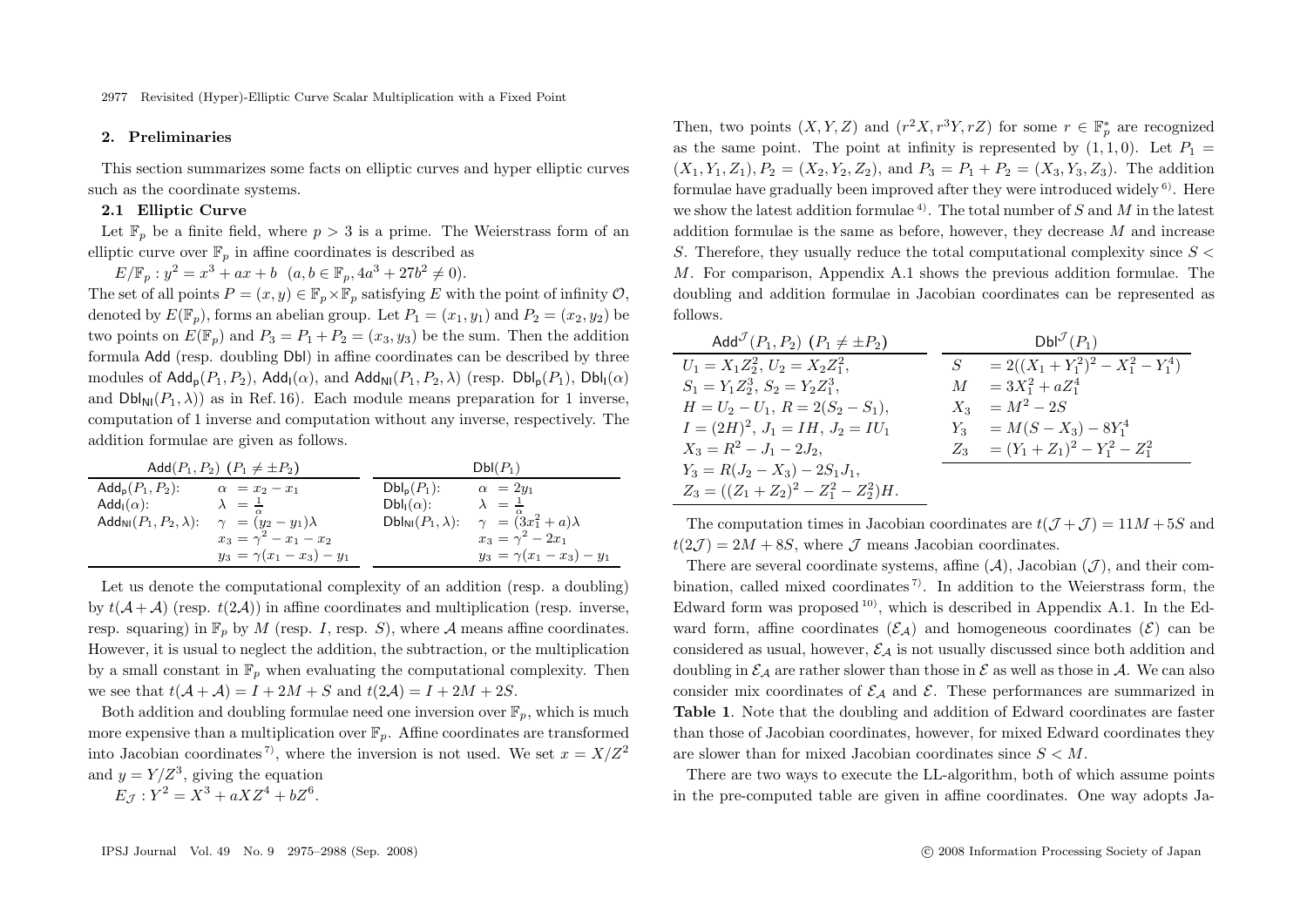2978 Revisited (Hyper)-Elliptic Curve Scalar Multiplication with a Fixed Point

|  | Table 1 Comparison of elliptic-curve coordinates. |  |
|--|---------------------------------------------------|--|
|  |                                                   |  |
|  |                                                   |  |

|                                                            | computation amount |
|------------------------------------------------------------|--------------------|
| $t(A+A)$                                                   | $2M+S+I$           |
| $t(2\mathcal{A})$                                          | $2M + 2S + I$      |
| $t(\mathcal{J}+\mathcal{J})$                               | $11M + 5S$         |
| $t(\mathcal{J} + \mathcal{A} = \mathcal{J})$               | $7M+4S$            |
| $t(2,\mathcal{J})$                                         | $2M+8S$            |
| $t(\mathcal{E}+\mathcal{E})$                               | $11M + S$          |
| $t(\mathcal{E} + \mathcal{A}_{\mathcal{E}} = \mathcal{E})$ | $10M + S$          |
| $t(2\mathcal{E})$                                          | $3M+4S$            |

cobian/Edward coordinates and its mix coordinates. The other adopts affine coordinates in the entire algorithm. In the former case, the dominant factor of computational complexity is the computational complexity in mixed coordinates. In the latter case, the dominant factor of computational complexity is the computational complexity of addition in affine coordinates. As a result, affine coordinates  $\mathcal A$  or mixed coordinates of  $\mathcal J$  and  $\mathcal A$  are faster than mixed coordinates of  $\mathcal E$  and  $\mathcal E_A$  when executing the LL-algorithm. These adaptability will be discussed in Section 4.

#### **2.2 Hyper-Elliptic Curve**

A hyper-elliptic curve  $C/\mathbb{F}_n(p>3)$  with genus 2 is described as

 $C: Y^2 = F(X) = X^5 + f_4X^4 + f_3X^3 + f_2X^2 + f_1X + f_0,$ 

where  $F(X)$  is in  $\mathbb{F}_p[X]$ . In the case of  $p \neq 5$ , we can set  $f_4 = 0$ . The divisors of a hyper-elliptic curve are defined as the free abelian group of points  $P_1, \ldots, P_r \in C$ ,  $D = \sum_{P_i \in C} m_i P_i$ ,  $m_i \in \mathbb{Z}$ . The degree of D is defined as  $\sum_{P_i \in C} m_i$  and the order at  $P_i$  in C is defined as  $m_i = ord_{P_i}(D)$ . The Jacobian variety  $J_C$  is defined as  $D^0/D^l$ , where  $D^0$  is a group of divisors with degree 0 and  $D^l$  is a group of divisors of functions. Any divisor  $D \in J_C$  is equivalent to a divisor called a reduced divisor modulo  $D^l$ ,

$$
D \sim \sum_{P_i \in C} m_i'' P_i - r P_{\infty} \ (r = \sum_{P_i \in C} m_i'' \le g),
$$

where g is a genus of C. To compute an addition of divisors, Mumfordrepresentation is useful. In Mumford-representation,  $D \in \mathbb{C}$  with the genus 2 is described by  $D = (u_1, u_0, v_1, v_0)$ , where

**Table 2** Comparison of hyper-elliptic-curve coordinates.

|                                                                       | computation amount                                                                     |
|-----------------------------------------------------------------------|----------------------------------------------------------------------------------------|
|                                                                       |                                                                                        |
| $t(\mathcal{A}_{hec} + \mathcal{A}_{hec})$<br>$t(2\mathcal{A}_{hec})$ | $\begin{array}{l} 22M_{hec}+3S_{hec}+I_{hec}\\ 22M_{hec}+5S_{hec}+I_{hec} \end{array}$ |
| $t(\mathcal{J}_{hec} + \mathcal{J}_{hec})$                            | $40M_{hec} + 6S_{hec}$                                                                 |
| $t(2\mathcal{J}_{hec})$                                               | $47M_{hec} + 4S_{hec}$                                                                 |

$$
U = \prod_{P_i} (X - x_i)^{m_i''} = X^2 + u_1 X + u_0 \in \mathbb{F}_p[X],
$$
  
\n
$$
V = v_1 X + v_0 \in \mathbb{F}_p[X],
$$
  
\n
$$
V^2 \equiv F(X) \pmod{U(X)}.
$$

The addition formulae in the case of the genus 2 are proposed in Ref. 13), on which the efficiency of our proposal is discussed. The computational complexity of addition formulae is presented in **Table 2**. We may note that the size of the definition field of a secure elliptic curve is about  $q$  times as large as that of a secure hyper-elliptic curve and that affine coordinates are usually faster Jacobian coordinates. Therefore, in the case of the genus 2, the size of the definition field of a hyper-elliptic curve is about half that of an elliptic curve. In order to distinguish between each definition field, let us use the following notation: we denote the affine coordinates (resp. Jacobian coordinates) by  $A_{hec}$  (resp.  $\mathcal{J}_{hec}$ ) and represent the multiplication (resp. inverse, resp. squaring) in the definition field by  $M_{hec}$  (resp.  $I_{hec}$ , resp.  $S_{hec}$ ).

# **2.3 Inversion over a Prime Field**

This subsection briefly describes a ratio of  $I/M$ . A ratio of  $I/M$  depends on the algorithm used and the size of the field. The well-known fast algorithms are the extended Euclid algorithm due to Lehmer<sup>15)</sup> and the Montogomery inverse  $(11)$ ,  $(12)$ . A ratio is estimated between 3 and 10 in the literature <sup>2)</sup> or 4 and  $10^{8}$ . In fact, some software implementations without the Montgomery inversion yield a ratio of 3.8 or 4.8 for a 160-bit or 256-bit prime field, respectively  $9^9$ . On the other hand, some hardware implementations with the Montgomery inversion yield a ratio of 4.18, 5.00, 5.42, or 6.23 for a prime field with 160, 192, 224, or 256 bits, respectively 12). A discussion on the ratio can be found in Ref. 5).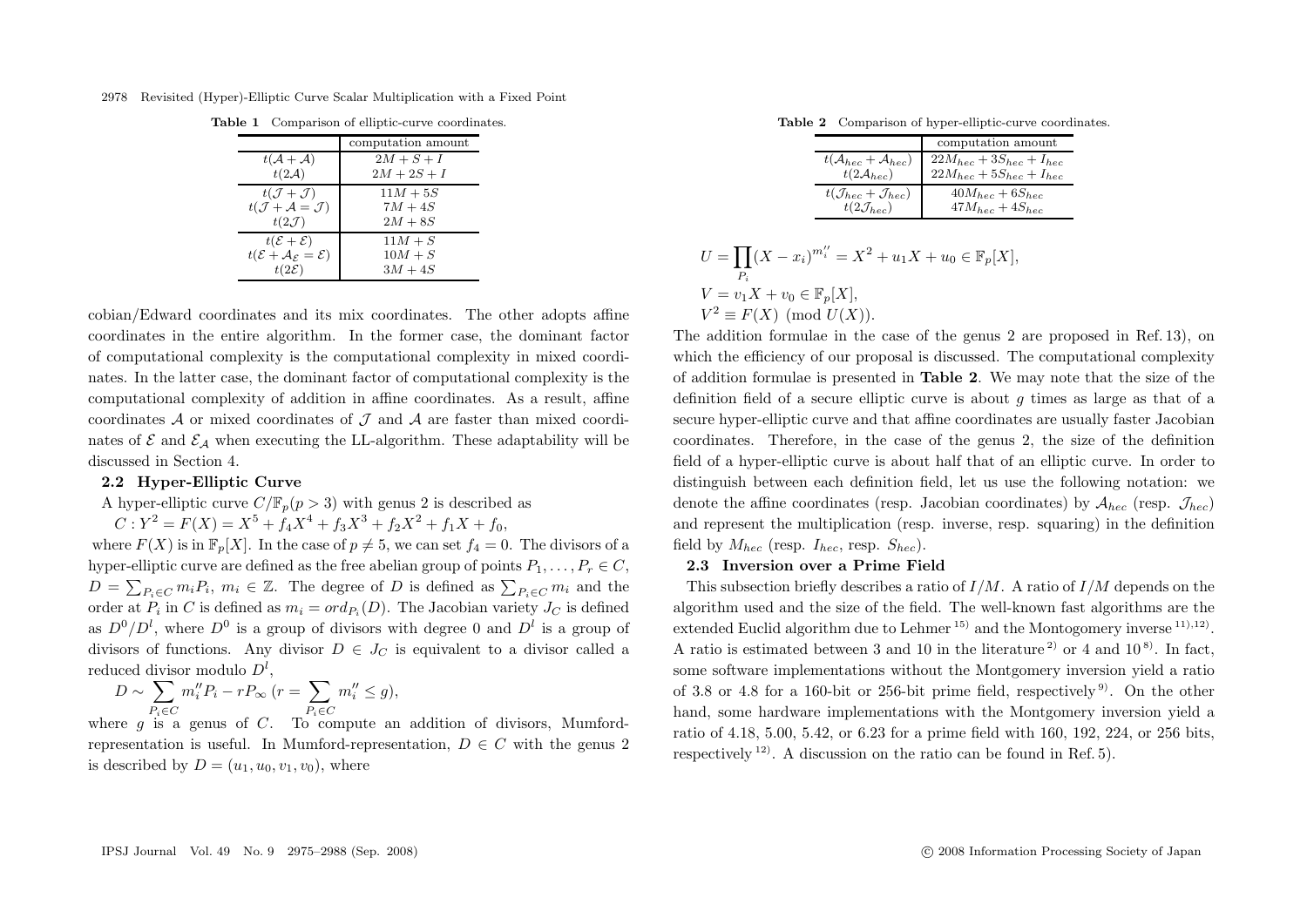# **3. Previous Work**

#### **3.1 Lim-Lee Algorithm**

We briefly review the LL-algorithm<sup>14)</sup>, one of previous scalar multiplication algorithms with precomputation. The efficiency in the case of the elliptic curve is re-discussed 6). Let us assume that the size of the underlying field and the scalar  $k$  are n bits. The LL-algorithm consists of two phases: the pre-computation phase and the main computation phase. The pre-computation makes  $(2<sup>h</sup> - 1) \times v$  points  $P[i, s]$   $((i, s) \in \{0, \cdots, v-1\} \times \{1, \cdots, 2^h-1\}),$ 

$$
P[i, s] = \sum_{j=0}^{h-1} s_j 2^{bi + aj} P,
$$

where  $a = \lceil \frac{n}{h} \rceil$  and  $b = \lceil \frac{a}{v} \rceil$  and  $s_0, \dots, s_{h-1}$  is a representation of s in radix 2, that is  $s = \sum_{j=0}^{h-1} s_j 2^j$ . On the other hand, the main computation divides k into  $h \times v$  blocks and computed kP by repeating v additions of pre-computed points  $P[i, s]$  and 1 doubling. Note that the  $(v - 1)$ -th block may not be full since the  $bv - a$  bits are empty (see **Fig. 1**). Therefore, 1 addition can be saved for the first  $bv - a$  rounds. The LL-algorithm focuses on the case where P is given beforehand such as a basepoint; it assumes that the precomputed points are given beforehand, and, thus, it does not take the computational complexity of the pre-computation into account.

## **Algorithm 1**

Input:  $k = \sum_{i=0}^{n-1} k[i] 2^i$ ,  $P$ ,  $\{P[i,j]\}$ Output:  $kP$ 0.  $k_{i,j} = \sum_{\ell=0}^{h-1} k[a\ell + j + bi]2^{\ell}$  $((i, j) \in \{0, \cdots, v-1\} \times \{0, \cdots, b-1\}).$ 1. If  $bv - a > 0$ , then  $\ell_e = v - 1$ . Else  $\ell_e = v$ . 2.  $T = \sum_{i=0}^{\ell_e-1} P[i, k_{i,b-1}].$ 3. For  $j = b - 2$  to  $0$  by  $-1$ 

4. If 
$$
j \ge b - (bv - a)
$$
, then  $\ell_e = v - 1$ .  
Else  $\ell_e = v$ .



5. main loop:  $T = 2T + \sum_{i=0}^{\ell_e - 1} P[i, k_{i,j}].$ 6. Output  $T$ .

The memory and the computational complexity of Algorithm 1 are  $(2<sup>h</sup> - 1) \cdot v$ points and  $(b-1)D + (a-1)A$ , respectively. Here, A (resp. D) represents the computational complexity of addition (resp. doubling).

The following is an example of Algorithm 1.

**Example:** Let  $k = 100010\ 001000\ (12\text{-bit number})$  and  $(h, v) = (2, 3)$ . Then, kP is computed as follows. First,  $(a, b) = (6, 2)$  and precomputed points are given by  $P[0, 1] = P$ ,  $P[0, 2] = 2^6 P$ ,  $P[0, 3] = P + 2^6 P$ ,  $P[1, 1] = 2^2 P$ ,  $P[1, 2] = 2^8 P$ .  $P[1, 3] = 2^2P + 2^8P$ , and  $P[2, 1] = P^4$ ,  $P[2, 2] = 2^{10}P$ ,  $P[2, 3] = 2^4P + 2^{10}P$ . Indexes of k are given by  $k_{0,0} = 0$ ,  $k_{0,1} = 2$ ,  $k_{1,0} = 0$ ,  $k_{1,1} = 1$ ,  $k_{2,0} = 0$ , and  $k_{2,1} = 2$ . Then, kP is computed by  $T = P[0, 2] + P[1, 1] + P[2, 2]$ 

$$
T = T [0, 2] + T [1, 1] + T [2, 2],
$$
  
\n
$$
T = 2T + P[0, 0] + P[1, 0] + P[2, 0].
$$

Algorithm 1 can be applied to two divisions  $(h_1, v_1) \times (h_2, v_2)$ . Here we describe the division procedure of k faithfully from the original as seen in **Fig. 2**. Let  $(h_1, v_1) \times (h_2, v_2)$  be a division of n with  $h_1v_1 < h_2v_2$ . Then, an n-bit k is divided into two blocks of  $v_1 \times h_1$  block with  $b_1$  bits and  $v_2 \times h_2$  block with  $b_2$ bits as follows.

$$
b_2 = \lceil \frac{n}{v_1 h_1 + v_2 h_2} \rceil, \quad a_2 = b_2 v_2, b_1 = \lceil \frac{n - b_2 v_2 h_2}{h_1 v_1} \rceil, \quad a_1 = b_1 v_1.
$$
 (1)

The pre-computed points,  $\{P_1[i_1, s_1], P_2[i_2, s_2]\}$   $((i_1, s_1) \in \{0, \dots, v_1 - 1\} \times$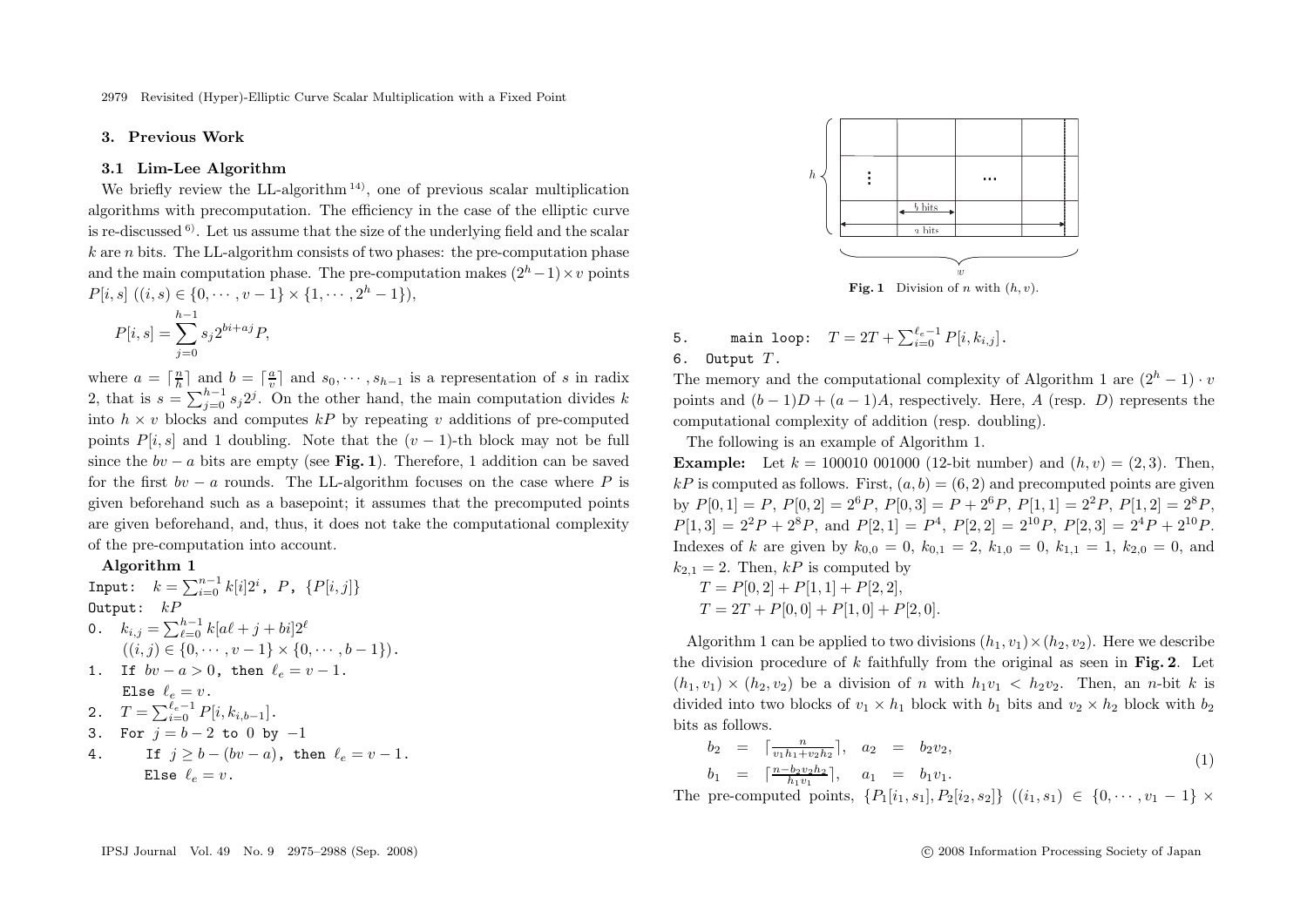

**Fig. 2** Division of n with  $(h_1, v_1) \times (h_2, v_2)$ .

 $\{1, \dots, 2^{h_1} - 1\}, \ (i_2, s_2) \in \{0, \dots, v_2 - 1\} \times \{1, \dots, 2^{h_2} - 1\}$ , consist of  $((2<sub>1</sub><sup>h</sup> - 1) \times v<sub>1</sub> + (2<sub>2</sub><sup>h</sup> - 1) \times v<sub>2</sub>)$  points, which are defined as

$$
P_1[i_1, s_1] = \sum_{j=0}^{h_1-1} s_{1,j} 2^{b_1 i_1 + a_1 j} P,
$$
  

$$
P_2[i_2, s_2] = \sum_{j=0}^{h_2-1} s_{2,j} 2^{b_2 i_2 + a_2 j + b_1 v_1 h_1} P,
$$

where  $s_{1,0}, \cdots, s_{1,h_1-1}$  (resp.  $s_{2,0}, \cdots, s_{2,h_2-1}$ ) is a representation of  $s_1$  (resp.  $s_2$ ) in radix 2, that is  $s_1 = \sum_{j=0}^{h_1-1} s_{1,j} 2^j$  (resp.  $s_2 = \sum_{j=0}^{h_2-1} s_{2,j} 2^j$ ). On the other hand, the main computation divides *n*-bit k into two divisions of  $v_1 \times h_1$  blocks with  $b_1$  bits and  $v_2 \times h_2$  blocks with  $b_2$  bits and, then, computes kP by repeating  $v_1 + v_2$  additions to pre-computed points  $P_1[i_1, s_1]$  or  $P_2[i_2, s_2]$  and 1 doubling. If  $(a_1h_1 + a_2h_2) - n$  bits are empty or  $b_2 > b_1$ , then 1 addition is saved for the first  $n - (a_1h_1 + a_2h_2)$  bits in the second division or  $v_1$  additions are saved for the first  $b_2 - b_1$  bits in the first division. The detailed algorithm with 2 divisions  $(h_1, v_1) \times (h_2, v_2)$  with  $v_1 + v_2 \geq 2$  is given as follows.

# **Algorithm 2**

Input:  $k = \sum_{i=0}^{n-1} k[i]2^i$ ,  $P$ ,  $\{P_1[i,j], P_2[i,j]\}$ Output:  $kP$ 0.  $k_{1,i,j} = \sum_{\ell=0}^{h_1-1} k[a_1\ell + j + b_1i]2^{\ell}((i,j) \in \{0, \cdots, v_1-1\} \times \{0, \cdots, b_1-1\}),$ 

 $k_{2,i,j} = \sum_{\ell=0}^{h_2-1} k [a_2\ell + j + b_2i + b_1v_1h_1] 2^{\ell}, ((i, j) \in \{0, \dots, v_2-1\} \times \{0, \dots, b_2-1\}).$ 1.  $i = b_2 - 1$ 2. If  $b_2 > b_1$ , then  $T = \sum_{i=0}^{v_2-1} P_2[i, k_{2,i,j}]$ . Else if  $b_1 = b_2$  and  $(a_1h_1 + a_2h_2) > n$ , then  $T = \sum_{i=0}^{v_1-1} P_1[i, k_{1,i,j}] + \sum_{i=0}^{v_2-2} P_2[i, k_{2,i,j}].$ Else, then  $T = \sum_{i=0}^{v_1-1} P_1[i, k_{1,i,j}] + \sum_{i=0}^{v_2-1} P_2[i, k_{2,i,j}]$ . 3. For  $j = b_2 - 2$  to 0 by  $-1$  { 4. If  $j \ge b_1$ , then  $T = 2T + \sum_{i=0}^{v_2-1} P_2[i, k_{2,i,b_2-1}].$ Else if  $j > b_2 - 1 - (a_1h_1 + a_2h_2 - n)$ , then  $T = 2T + \sum_{i=0}^{v_1-1} P_1[i, k_{1,i,b_1-1}] + \sum_{i=0}^{v_2-2} P_2[i, k_{2,i,b_2-1}].$ Else, then  $T = 2T + \sum_{i=0}^{v_1-1} P_1[i, k_{1,i,b_1-1}] + \sum_{i=0}^{v_2-1} P_2[i, k_{2,i,b_2-1}]$ .

5. Output  $T$ .

# **3.2 Montgomery's Trick**

The computational complexity of an inverse is more expensive than that of a multiplication over  $\mathbb{F}_p$ . The Montgomery's trick works efficiently when several inverses are executed simultaneously, denoted by  $Minv[n]$  in this paper. The algorithm is briefly given as follows.

# **Algorithm 3 (**Minv[n]**)** Montgomery's trick

Input:  $\alpha_0, \cdots, \alpha_{n-1}, p$ Output:  $\alpha_0^{-1} \bmod p, \cdots, \alpha_{n-1}^{-1} \bmod p$ 1.  $\lambda_0 = \alpha_0$ 2. For  $i = 1$  to  $n - 1$ 3.  $\lambda_i = \lambda_{i-1} \alpha_i \mod p$ .  $I = \lambda_{n-1}^{-1} \mod p$ 4. For  $i = n - 1$  to 0 5.  $\lambda_i = I\lambda_{i-1} \bmod p$ .  $I = I\alpha_i \bmod p$ 6. Output  $\{\lambda_0, \cdots, \lambda_{n-1}\}$ 

Minv[n] computes n inverses with  $3(n - 1)$  multiplications and 1 inverse. We will apply the Montgomery trick to compute  $\ell$  additions simultaneously in affine coordinate, which will be shown in Section 4.

#### **3.3 Mishra-Sarkar Algorithm**

Mishra and Sarkar proposed an SPA-resistant scalar multiplication  $kP$  with a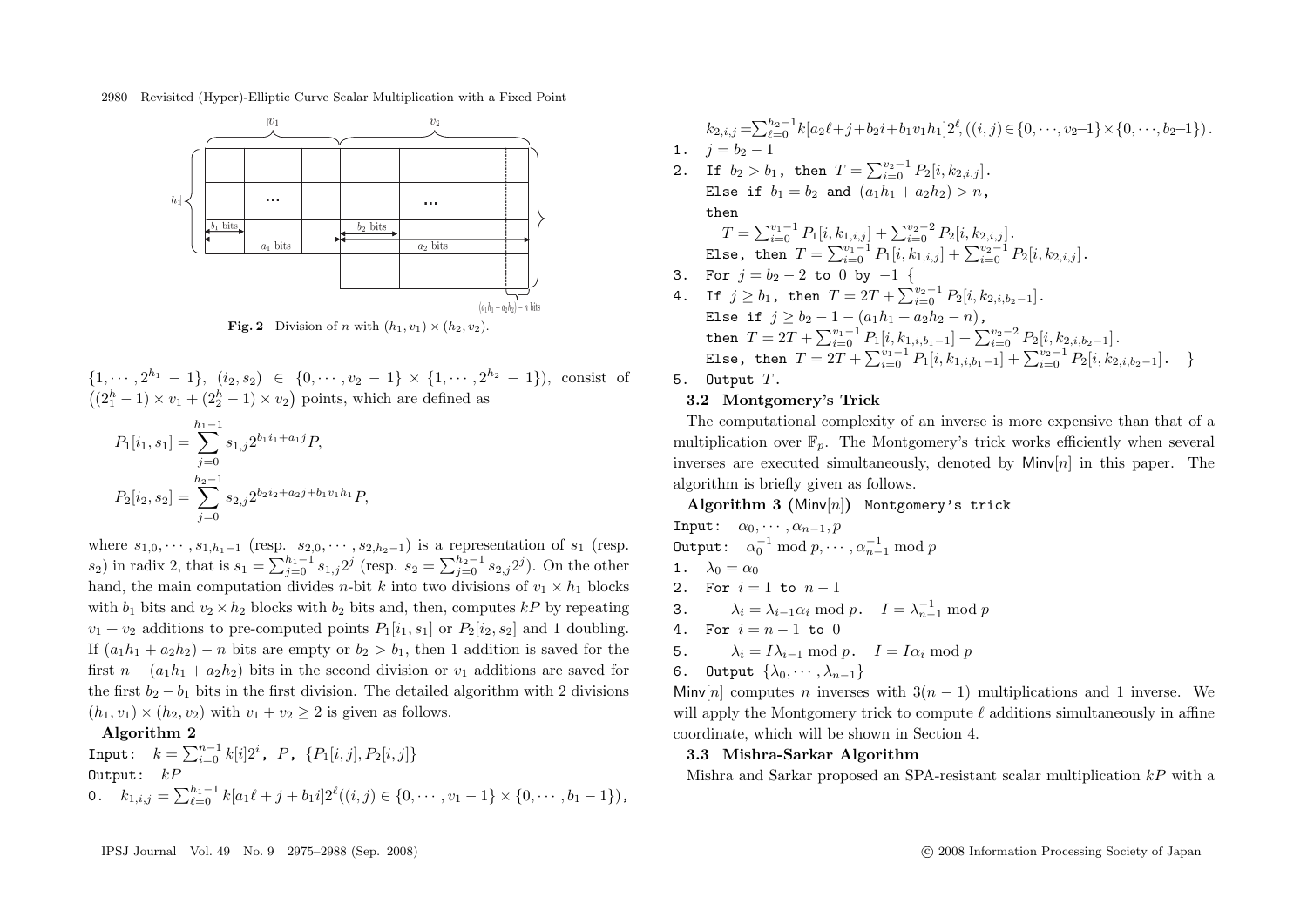fixed point  $16$ ), which adopts affine coordinate, and applies Montgomery's trick to reduce the computational complexity. Their algorithm expresses  $k$  in the base 2<sup>w</sup> such as  $k = \sum_{i=0}^{t} c_i 2^{wi} = \sum_{i=0}^{t} \left( \sum_{j=0}^{w-1} a_{i,j} 2^j \right) 2^{wi}$ , where  $t = \lceil n/w \rceil$ ,  $c_i \in \{0, \dots, 2^w-1\}, c_i = \sum_{j=0}^{w-1} a_{i,j} 2^j$ , and  $a_{i,j} \in \{0, 1\}.$  The pre-computed table consists of  $\{P[j]=2^{jw}P|0\leq j\leq t-1\}$ . The algorithm then computes  $c_i2^{wi}P=$  $\sum_{j=0}^{w-1} a_{i,j} 2^j P[i]$  for  $0 \le i \le t$  with the binary method from LSB in parallel and adds each result simultaneously to get kP. Each process requires an inverse in affine coordinate independently and simultaneously, to which Montgomery trick can be applied. However, it is rather inefficient in the paradigm of an ordinary fixed-point scalar multiplication.

# **4. Improved Scalar Multiplication with a Fixed Point**

In this section, we improve a scalar multiplication with a fixed point by applying Montgomery's trick to the LL-algorithm and adjusting the division procedure in  $(v_1, h_1) \times (v_2, h_2).$ 

#### **4.1 Algorithm Intuition**

The LL-algorithm in Section 3.1 consists of two phases: the pre-computation phase and the main computation phase. The pre-computation phase is done beforehand, which gives a set of pre-computed points in affine coordinates. Only the main computation phase is done online, which repeats v or  $v_1+v_2$  additions of pre-computed points and 1 doubling. There are two ways of executing the main computation in elliptic curves. One way adopts Jacobian/Edward coordinates and its mix coordinates. The other adopts affine coordinates in the entire algorithm. In the former case, the dominant factor is the computational complexity of mixed coordinates. In the latter case, the dominant factor is the computational complexity of affine coordinates. The performance of the LL-algorithm with 1-division in Jacobian and its mix coordinates is shown in Ref. 6), where the optimal division  $(h, v)$  is also investigated. However, neither 2-division in Jacobian and its mix coordinates nor the LL-algorithm in Edward and its mix coordinates have been investigated in any paper so  $far<sup>*1</sup>$ . Furthermore, in the

case of the Weierstrass form, affine coordinates with the Montgomery trick may work more efficiently in some cases since the main computation consists of an iteration that can be fitted to parallel processing. In fact, the optimal  $(h, v)$  in affine coordinates would be different from that in Jacobian/Edward coordinates since the performance of each coordinates is different, in fact:  $t(\mathcal{J} + \mathcal{A}) > t(2\mathcal{J})$ (or  $t(\mathcal{E} + \mathcal{E}_A) > t(2\mathcal{E})$ ) and  $t(\mathcal{A} + \mathcal{A}) < t(2\mathcal{A})$ .

# **4.2 Our Scalar Multiplication Algorithm with 1 Division**

Here we show our scalar multiplication algorithm, Algorithm 4, which optimizes Algorithm 1 in such a way that the Montgomery trick  $\text{Minv}[\ell]$  is applied efficiently. A sketch of the algorithm is described as follows.

- (1) Use formulae of  $(DbI_p, DbI_l, DbI_{N1})$  and  $(Add_p, Add_l, Add_{N1})$  as affine coordinates in Section 2, where only Dbl<sub>L</sub> and Add<sub>L</sub> require 1 inverse.
- (2) TournamentAdd $[\ell_e]$  is the summation algorithm, for input of  $\ell_e$  points  $T_1, \dots, T_{\ell_e}$ , it arranges them in the tournament structure (Fig. 3), and outputs the result of  $T_1 + \cdots + T_{\ell_e}$ , which is used at the beginning of Algorithm 4 and the end of the main loop.
- (3) DblAddMinv[ $\ell$ ], the 1-doubling-and- $(\ell 1)$ -addition algorithm, for input of 1 doubling point  $T_0$  and  $2(\ell - 1)$  addition points  $T_1, \dots, T_{2\ell-2}$ , it uses the Montgomery trick  $\text{Minv}[\ell]$  to compute  $\ell$  inverses simultaneously, and outputs  $2T_0, T_1 + T_2, \cdots, T_{2\ell-3} + T_{2\ell-2}$ , which are used at the beginning of the main loop.
- (4) AddMinv[ $\ell$ ], the  $\ell$ -addition algorithm, for input of 2 $\ell$  addition points  $T_1, \dots, T_{2\ell}$ , it uses the Montgomery trick Minv $[\ell]$  to compute  $\ell$  inverses



<sup>-</sup>1 The Edward form cannot be applied into the paradigm of its affine coordinates with the Montgomery trick since the computational complexity of its affine coordinates is rather slower than that of affine coordinates in the Weierstrass form.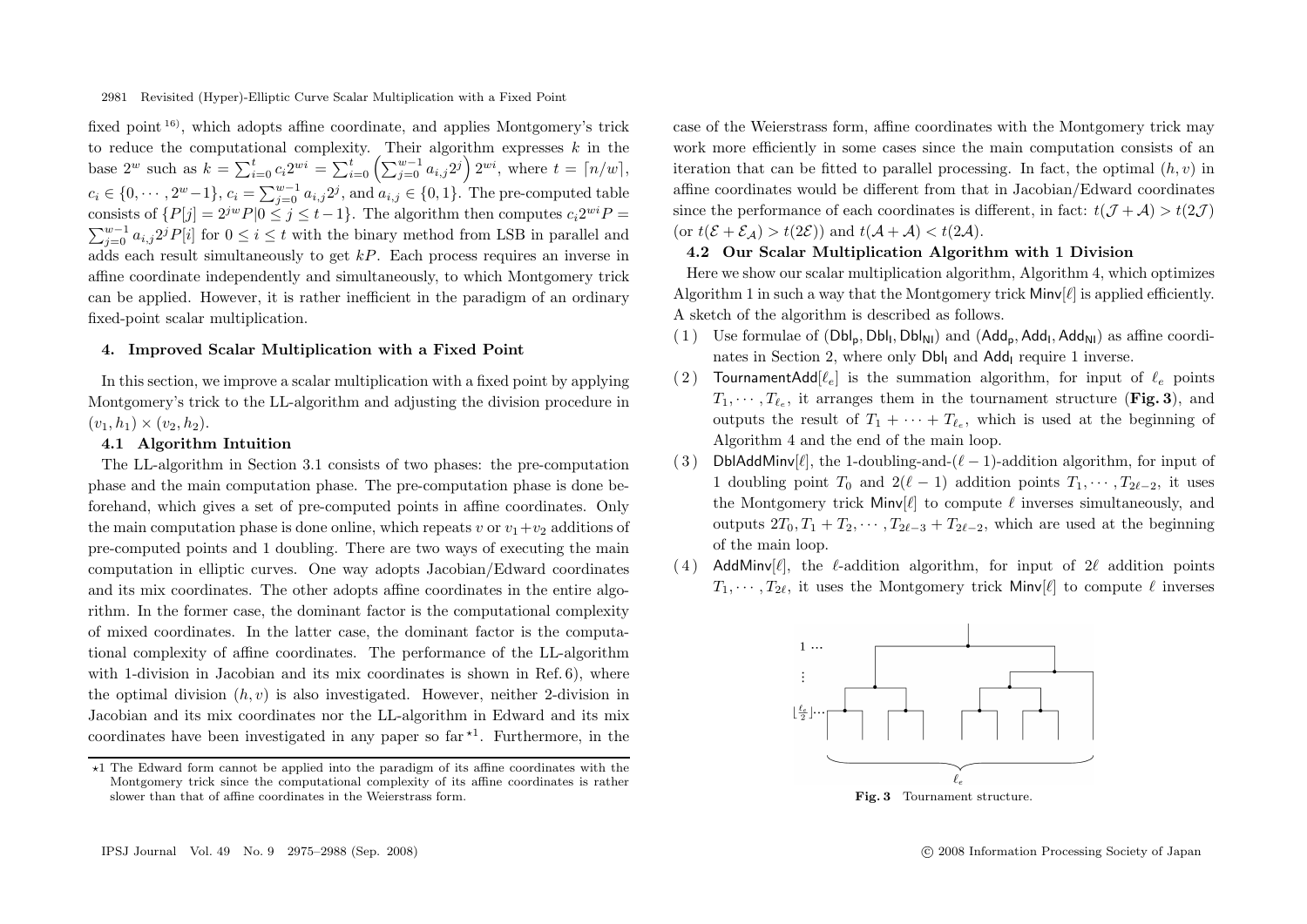simultaneously, and outputs  $T_1 + T_2, \cdots, T_{2\ell-1} + T_{2\ell}$ , which are used in the function of TournamentAdd[·].

Let  $(h, v)$  be a division of n. Let us use the same notation as in Section 3.1 such as  $a = \lceil \frac{n}{h} \rceil$ , and  $b = \lceil \frac{a}{v} \rceil$ . The pre-computed points are constructed in the same way as Algorithm 1 by using the above parameters, which consist of  $((2<sup>h</sup> - 1) \times v)$  points  $\{P[i, s]\},$  where  $P[i, s] = \sum_{j=0}^{h-1} s_j 2^{b \cdot i + a \cdot j} P$  with a representation of s in radix 2. Then, the detailed algorithm for  $(h, v)$  with  $v > 2$  is given as follows. (see Fig. 1). Note that the main loop in Algorithm 1 corresponds to steps 6-8 in Algorithm 4.

# **Algorithm 4**

Input:  $k = \sum_{i=0}^{n-1} k[i]2^i$ , P,  $\{P[i,j]\}$ Output:  $kP$ 0.  $k_{i,j} = \sum_{\ell=0}^{h-1} k[a\ell + j + bi]2^{\ell} \quad ((i,j) \in \{0, \cdots, v-1\} \times \{0, \cdots, b-1\}).$ 1. If  $bv - a > 0$ , then  $\ell_e = v - 1$ . Else  $\ell_e = v$ . 2.  $T = \text{TournamentAdd}[\ell_e](P[0, k_{0,b-1}], \cdots, P[\ell_e-1, k_{\ell_e-1,b-1}]).$ 3. For  $j = b - 2$  to 0 by  $-1$  { 4. If  $j > b - (bv - a)$ , then  $\ell_e = v + 1$ . Else  $\ell_e = v + 2$ . 5.  $\ell = \lfloor \frac{\ell_e}{2} \rfloor$ . 6.  $(T_1, \dots, T_\ell) = \text{DblAddMinv}[\ell](T, P[0, k_{0,j}], \dots, P[2(\ell-1)-1, k_{2(\ell-1)-1,j}]).$ 7. If  $\ell_e \equiv 1 \pmod{2}$ , then  $T_{\ell+1} = P[2(\ell-1), k_{2(\ell-1)}, j]$  and  $\ell_e = \ell+1$ . Else  $\ell_e = \ell$ . 8.  $T = \text{TournamentAdd}[\ell_e](T_1, \cdots, T_{\ell_n})\}.$ 9. Output T. **Algorithm 5 (TournamentAdd** $[\ell_e]$ ) Input:  $T_1, \cdots, T_{\ell_r}$ 

- Output:  $T_1 + \cdots + T_{\ell_e}$
- 1. While  $\ell_e > 4$  {
- 2.  $\ell = \lfloor \frac{\ell_e}{2} \rfloor$ .
- 3.  $(T_1, \cdots, T_\ell) = \text{AddMin}(I | T_1, \cdots, T_{2\ell}).$
- 4. If  $\ell_e \equiv 1 \pmod{2}$ , then  $T_{\ell+1} = T_{2l+1}$  and  $\ell_e = \ell + 1$ . Else  $\ell_e = \ell$ . }.

5. If  $\ell_e = 3$ , then  $T = \text{Add}(\text{Add}(T_1, T_2), T_3)$ . 6. If  $\ell_e = 2$ , then  $T = \text{Add}(T_1, T_2)$ . 7. If  $\ell_e = 1$ , then  $T = T_1$ . 8. Output T. **Algorithm 6 (DblAddMinv[** $\ell$ **])** Input:  $T_0, T_1, \cdots, T_{2(\ell-1)}$  $0$ utput:  $2T_0, T_1 + T_2, \cdots, T_{2\ell-3} + T_{2\ell-2}$ 1. Compute  $(\lambda_0, \lambda_1, \cdots, \lambda_{\ell-1}) =$  Minv $[\ell](\mathrm{Dbl}_p(T_0)),$ Addp(T1, T2), ··· , Addp(T2*−*<sup>3</sup>, T2*−*<sup>2</sup>)) 2. Compute  $T_0 = Dbl_{\text{N1}}(T_0, \lambda_0)$  and  $T_i = \text{Add}_{\text{N1}}(T_{2i-1}, T_{2i}, \lambda_i)$   $(1 \leq \forall i \leq \ell-1)$ . 3. Output  ${T_0, T_1, \cdots, T_{\ell-1}}$ . Algorithm 7 (AddMinv $[\ell]$ ) Input:  $T_1, \cdots, T_{2\ell}$ Output:  $T_1 + T_2, \cdots, T_{2\ell-1} + T_{2\ell}$ 1. Compute  $(\lambda_1, \dots, \lambda_\ell) = \text{Minv}[\ell](\text{Add}_p(T_1, T_2), \dots, \text{Add}_p(T_{2\ell-1}, T_{2\ell}))$ 2. Compute  $T_i = \text{Add}_{\text{NI}}(T_{2i-1}, T_{2i}, \lambda_i)$  for  $i \in \{1, \dots, \ell\}$ . 3. Output  $\{T_1, \cdots, T_\ell\}$ .

# **4.3 Our Scalar Multiplication Algorithm with 2 Divisions**

Now we apply the idea of Algorithm 4 to Algorithm 2 and revisit the division procedure carefully. Let  $(h_1, v_1) \times (h_2, v_2)$  be a division of n with  $h_1v_1 < h_2v_2$ . Then, an *n*-bit k is divided into two blocks of  $v_1 \times h_1$  block with  $b_1$  bits and  $v_2 \times h_2$  block with  $b_2$  bits in the optimal division between Eq. (1) and Eq. (2).

$$
b_1 = \lceil \frac{n}{v_1 h_1 + v_2 h_2} \rceil, \quad a_1 = b_1 v_1,
$$
  
\n
$$
a_2 = \lceil \frac{n - b_1 v_1 h_1}{h_2} \rceil, \quad b_2 = \lceil \frac{a_2}{v_2} \rceil.
$$
\n(2)

**Figure 4** shows the division procedure of Eq. (2). This division procedure is said to be *optimal* for n when the redundant part of computation,  $| a_1 h_1 + a_2 h_2$ n |, is minimal. The redundant part of computation results from  $\lceil \frac{n-b_2v_2h_2}{v_1h_1} \rceil$  or  $\lceil \frac{n-b_1v_1h_1}{h_2} \rceil$  and  $\lceil \frac{a_2}{v_2} \rceil$  in the case of Eq. (1) or Eq. (2), respectively. Therefore, the redundant part in Eq.  $(2)$  seems to be less than or equal to that in Eq.  $(1)$ . In fact, in our experimental results, the division procedure of Eq. (2) was optimal.

Then, the pre-computed points are constructed in the same way as in Algorithm 2 by using the above parameters, which consist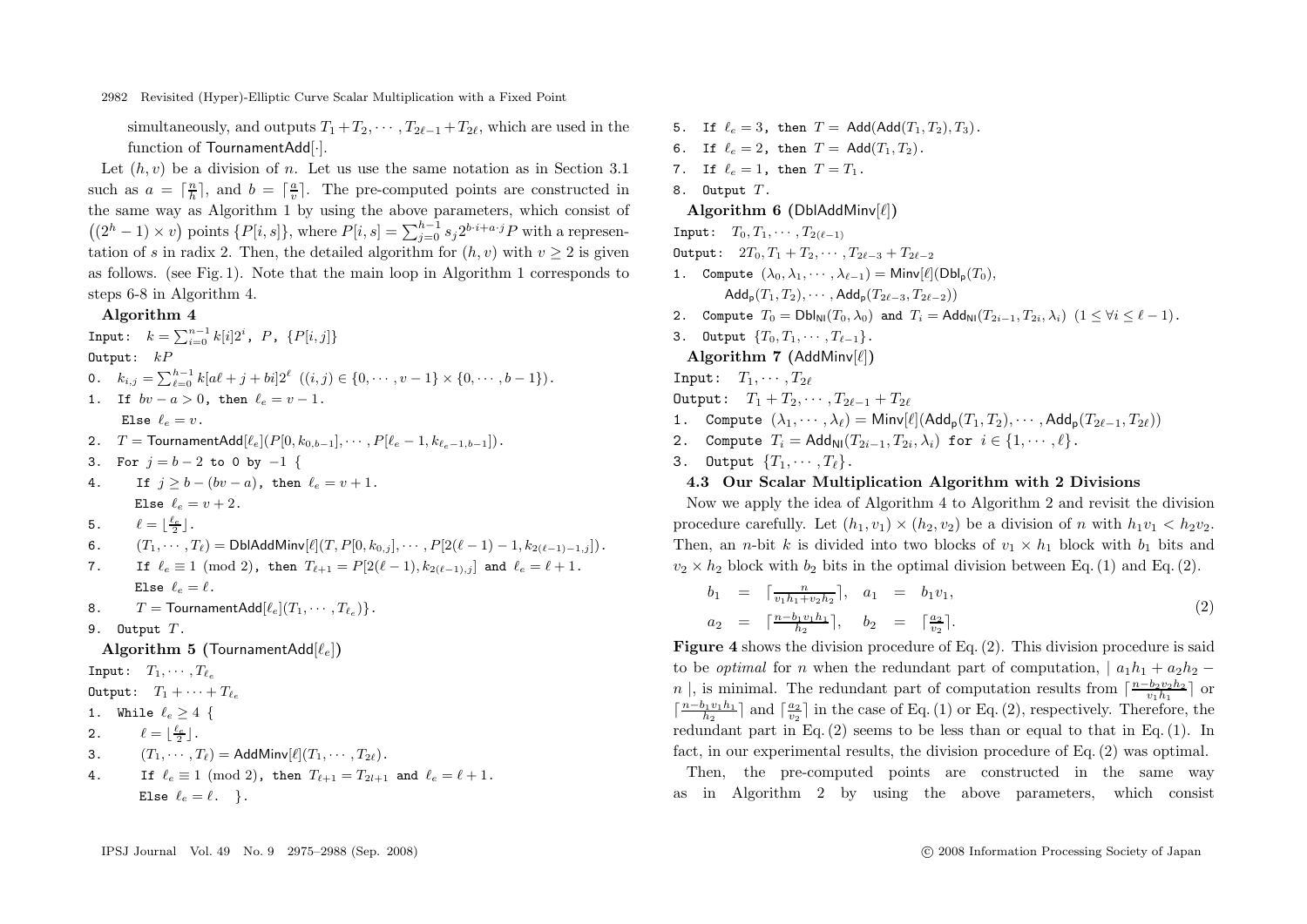

**Fig. 4** Revised division of n with  $(h_1, v_1) \times (h_2, v_2)$ .

of  $((2^{h_1}-1) \times v_1 + (2^{h_2}-1) \times v_2)$  points  $\{P_1[i_1, s_1], P_2[i_2, s_2]\}$   $((i_1, s_1)$  ∈  $\{0, \dots, v_1 - 1\} \times \{1, \dots, 2^{h_1} - 1\}, (i_2, s_2) \in \{0, \dots, v_2 - 1\} \times \{1, \dots, 2^{h_2} - 1\}).$ The detailed algorithm in 2 divisions  $(h_1, v_1) \times (h_2, v_2)$  with  $v_1 + v_2 \geq 2$  is given as follows. Note that step 4 in Algorithm 2 corresponds to steps 4-6 in Algorithm 8 and that  $b_1 \geq b_2$  (resp.  $b_2 \geq b_1$ ) holds in our algorithm (resp. Algorithm 8).

# **Algorithm 8**

Input:  $k = \sum_{i=0}^{n-1} k[i]2^i$ ,  $P$ ,  $\{P_1[i,j], P_2[i,j]\}$ Output:  $kP$ 

0. 
$$
k_{1,i,j} = \sum_{\ell=0}^{h_1-1} k[a_1\ell + j + b_1i]2^{\ell}((i,j) \in \{0, \cdots, v_1-1\} \times \{0, \cdots, b_1-1\}),
$$
  
\n $k_{2,i,j} = \sum_{\ell=0}^{h_2-1} k[a_2\ell + j + b_2i + b_1v_1h_1]2^{\ell}, ((i,j) \in \{0, \cdots, v_2-1\} \times \{0, \cdots, b_2-1\}).$   
\n1.  $j = b_1 - 1$ .

2. If  $b_1 > b_2$ , then  $\ell_e = v_1$ .

 $T =$ TournamentAdd[ $\ell_e$ ] $(P_1[0, k_{1,0,i}], \cdots, P_1[v_1-1, k_{1,v_1-1,i}]).$ Else if  $b_1 = b_2$  and  $a_1h_1 + a_2h_2 > n$ , then  $\ell_e = v_1 + v_2 - 1$  and T = TournamentAdd[ $\ell_e$ ] $(P_1[0, k_{1,0,i}], \cdots, P_1[v_1-1, k_{1,v_1-1,j}], P_2[0, k_{2,0,j}], \cdots$ ,  $P_2[v_2 - 2, k_{2y_2-2,j}]$ . Else, then  $\ell_e = v_1 + v_2$  and  $T =$  TournamentAdd[ $\ell_e$ ] $(P_1[0, k_{1,0,i}], \cdots, P_1[v_1-1, k_{1,n_1-1,i}], P_2[0, k_{2,0,i}], \cdots$  $P_2[v_2-1, k_{2,v_2-1,j}]).$ 3. For  $j = b_1 - 2$  to 0 by  $-1$  { 4. If  $j \geq b_2$ , then  $\ell_e = v_1 + 2$ .  $\ell = \lfloor \frac{\ell_e}{2} \rfloor$ , and  $(T_1, \cdots, T_\ell) = \text{DblAddMinv}[\ell](T, P_1[0, k_{1,0,i}], \cdots, P_1[2(\ell-1)-1, k_{1,2(\ell-1)-1,i}]).$ Else If  $j \ge b_2 - 1 - (a_1h_1 + a_2h_2 - n)$ , then  $\ell_e = v_1 + v_2 + 1$ ,  $\ell = \lfloor \frac{\ell_e}{2} \rfloor$ , and  $(T_1, \cdots, T_\ell) = \text{DblAddMinv}[\ell](T, P_1[0, k_{1,0,i}], \cdots,$ 

 $P_1[v_1 - 1, k_{1, v_1 - 1, j}]$ ,  $P_2[0, k_{2, 0, j}]$ ,  $\dots$ ,  $P_2[2(\ell - 1) - v_1, k_{2, 2(\ell - 1) - v_1, j}]$ . Else,  $\ell_e = v_1 + v_2 + 2$ ,  $\ell = \lfloor \frac{\ell_e}{2} \rfloor$ , and  $(T_1, \dots, T_\ell) = \text{DblAddMin}(I[T, P_1[0, k_{1,0,i}], \dots, T_\ell])$  $P_1[v_1 - 1, k_{1,v_1-1,j}], P_2[0, k_{2,0,j}], \cdots, P_2[2(\ell-1) - v_1, k_{2,2(\ell-1)-v_1,j}]).$ 5. If  $\ell_e \equiv 0 \pmod{2}$ , then  $\ell_e = \ell$ . Else if  $j \ge b_2$ , then  $T_{\ell+1} = P_1[2(\ell-1), k_{1,2(\ell-1),j}]$  and  $\ell_e = \ell+1$ . Else, then  $T_{\ell+1} = P_2[2(\ell-1) - v_1 + 1, k_2|_{2(\ell-1)-\nu_1+1,j}]$  and  $\ell_e = \ell+1$ . 6.  $T = \text{TournamentAdd}[\ell_e](T_1, \cdots, T_{\ell_e}).$ 

- 7. Output T.
- **4.4 Performance**

This section shows the computational complexity of Algorithms 4 and 8 theoretically after investigating the computational complexity for the computation of all inverses in the summation algorithm, TournamentAdd $[\ell_e]$ , in affine coordinates  $\star^1$ . The computational complexity, denoted by  $Inv[\ell_e]$  in this paper, is chown in the next theorem. shown in the next theorem.

**Theorem 1** Let  $Inv[\ell_e]$  be the computational complexity for the computation of inverses in the  $\ell_e$ -point-summation algorithm, TournamentAdd $[\ell_e]$  in affine coordinates. Then the following holds:

(1) 
$$
Inv[\ell_e] = \begin{cases} 0 & (\text{if } \ell_e = 1) \\ 3(\ell_e - t - 1)M + tI & (\text{if } \ell_e = 2^t) \\ 3(\ell_e - t - 2)M + (t + 1)I & (\text{if } 2^t < \ell_e < 2^{t+1}) \end{cases}
$$

(2) 
$$
Inv[\ell_e + 1] = Inv[\ell_e] + 3M, \text{ if } 2^t < \ell_e < \ell_e + 1 \leq 2^{t+1},
$$

where  $M$  (resp. I) represents the computational complexity of the modular multiplication (resp. inverse) on the definition field.

**proof:** Regarding (1), it follows from the fact that the Montgomery's trick Minv[n] computes  $\ell_e$  inverses with  $I + 3(\ell_e - 1)M$ . As for (2), it immediately follows from  $(1)$ .

By using Theorem 1, the total computational complexity  $Comp_1$  of Algorithm 4 with  $(h, v)$   $(v \geq 2)$  can be computed as follows:

<sup>\*1</sup> The number of input points for doubling is doubled. That is, the number of input points of summation of  $2T_0 + T_1 + \cdots + T_{\ell_e-2}$  is  $\ell_e$ .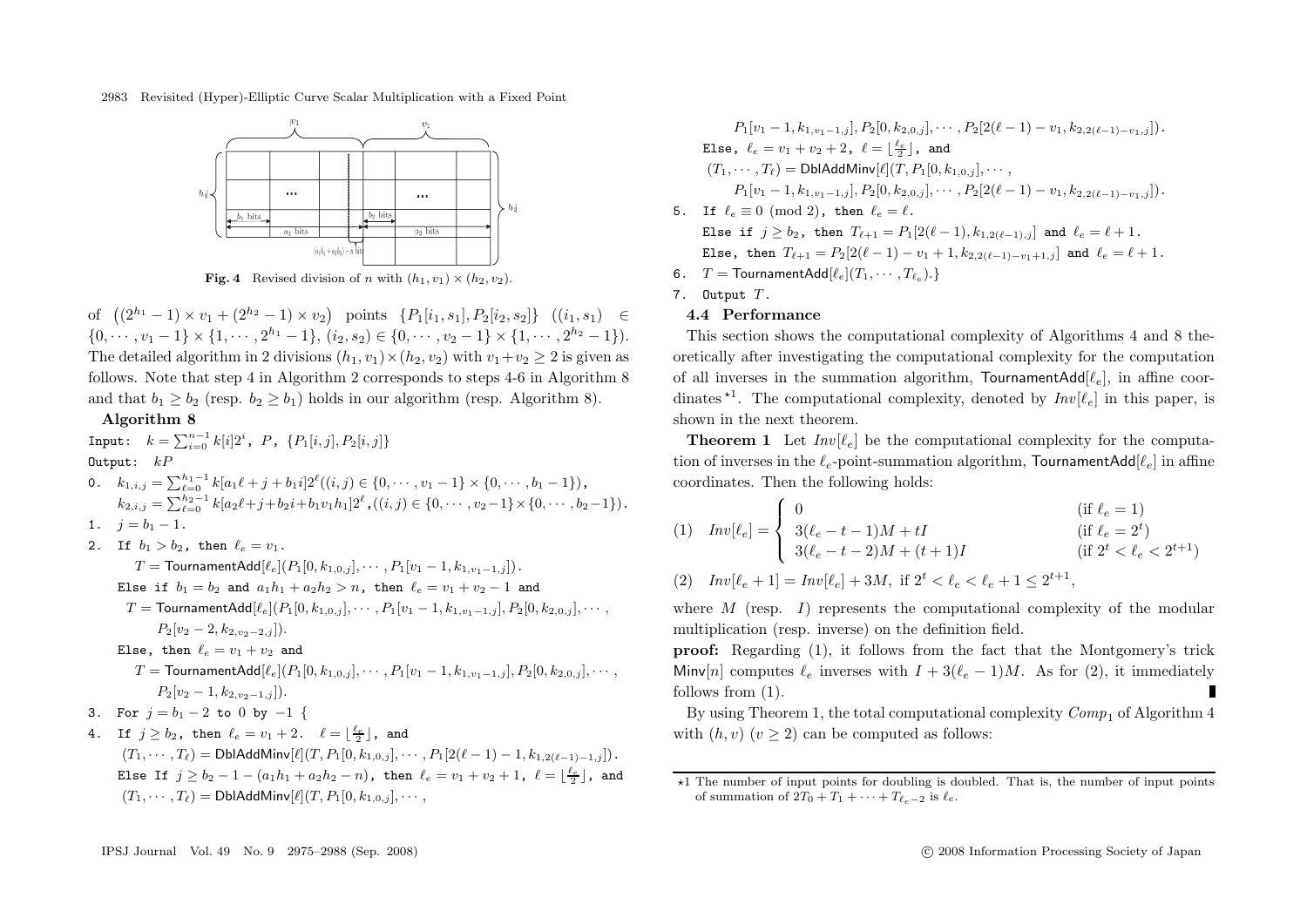**Theorem 2** Let  $Comp_1$  be the total computational complexity of Algorithm 4 with  $(h, v)$ . Then  $Comp_1$  can be computed as follows:

$$
Comp_1 = \begin{cases} (b-1)D_{ni} + (a-1)A_{ni} + Inv[v-1] + (r-1)Inv[v+1] \\ +(b - bv + a)Inv[v+2] & (if r > 0) \\ (b-1)D_{ni} + (a-1)A_{ni} + (b-1)Inv[v+2] + Inv[v] \\ & (if r = 0), \end{cases}
$$

where  $a = \lceil \frac{n}{h} \rceil$ ,  $b = \lceil \frac{a}{v} \rceil$ ,  $r = bv - a$ ,  $A_{ni}$  (resp.  $D_{ni}$ ) represents the total computational complexity of  $\mathsf{Add}_{p}$  and  $\mathsf{Add}_{N1}$  (resp.  $\mathsf{Dbl}_{p}$  and  $\mathsf{Dbl}_{N1}$ ).

**proof:** The proof easily follows from Algorithm 4.

From Theorem 1, the computational complexity of  $Inv[\ell_e]$  is most efficient when  $\ell_e$  is a power of 2. Therefore, the cases of  $v = 2, 6, 14, 30, \cdots$  would yield efficient performance of Algorithm 4.

The total computational complexity  $Comp_2$  of Algorithm 8 with  $(h_1, v_1)$  ×  $(h_2, v_2)$   $(v_1 + v_2 \geq 2)$  is given by the following theorem.

**Theorem 3** Let  $Comp_2$  be the total computational complexity of Algorithm 8 with  $(h_1, v_1) \times (h_2, v_2)$ . Then *Comp*<sub>2</sub> can be computed as follows:

$$
Comp_{2} = \begin{cases} (b_{1}-1)D_{ni} + (a_{1}+a_{2}-1)A_{ni} + (b_{2}-r_{2})Inv[v_{1}+v_{2}+2]+Inv[v_{1}] \\ +(b_{1}-b_{2}-1)Inv[v_{1}+2]+r_{2}Inv[v_{1}+v_{2}+1] \\ (if b_{1} > b_{2}) \\ (b_{1}-1)D_{ni} + (a_{1}+a_{2}-1)A_{ni} + (b_{1}-r_{2})Inv[v_{1}+v_{2}+2] \\ +Inv[v_{1}+v_{2}-1] + (r_{2}-1)Inv[v_{1}+v_{2}+1] \\ (if b_{1} = b_{2} \text{ and } r_{2} > 0) \\ (b_{1}-1)D_{ni} + (a_{1}+a_{2}-1)A_{ni} + (b_{1}-1)Inv[v_{1}+v_{2}+2] + Inv[v_{1}+v_{2}] \\ (if b_{1} = b_{2} \text{ and } r_{2} = 0) \end{cases}
$$

where  $b_1 = \lceil \frac{n}{v_1h_1 + v_2h_2} \rceil$ ,  $a_1 = b_1v_1$ ,  $a_2 = \lceil \frac{n-b_1v_1h_1}{h_2} \rceil$ ,  $b_2 = \lceil \frac{a_2}{v_2} \rceil$ ,  $r_2 = b_2v_2 - a_2$ , and  $A_{ni}$  (resp.  $D_{ni}$ ) represents the total computational complexity of Add<sub>p</sub> and  $\mathsf{Add}_{\mathsf{NI}}$  (resp.  $\mathsf{Dbl}_{\mathsf{D}}$  and  $\mathsf{Dbl}_{\mathsf{NI}}$ ).

 $\overline{\phantom{a}}$ 

**proof:** The proof easily follows from Algorithm 8.

For the same reason as  $Comp_1$ , the cases where  $v_1+v_2+2$  is a power of 2 would yield an efficient performance of Algorithm 8. That is,  $v_1 + v_2 = 2, 6, 14, 30, \cdots$ .

**Table 3** Performance of Algorithms 4 and 8 (elliptic curve).

| division                               |                          |           |            |
|----------------------------------------|--------------------------|-----------|------------|
| $(h, v), (h_1, v_1) \times (h_2, v_2)$ | Computational complexity |           | $#$ points |
| (1, 2)                                 | $713M + 317S + 159I$     | (2715.6M) | 2          |
| (1, 3)                                 | $583M + 265S + 159I$     | (2544M)   | 3          |
| $(2,1) \times (1,1)$                   | $469M + 211S + 106I$     | (1803.8M) | 4          |
| (2, 2)                                 | $353M + 157S + 79I$      | (1347.6M) | 6          |
| (2, 3)                                 | $288M + 131S + 79I$      | (1261.8M) | 9          |
| $(3,1) \times (2,1)$                   | $281M + 125S + 63I$      | (1074.0M) | 10         |
| (2,4)                                  | $313M + 117S + 59I$      | (1055.6M) | 12         |
| (3,2)                                  | $236M + 105S + 53I$      | (903M)    | 14         |
| (2,6)                                  | $334M + 105S + 42I$      | (880M)    | 18         |
| (3, 3)                                 | $191M + 87S + 53I$       | (843.6M)  | 21         |
| $(4,1) \times (3,1)$                   | $200M + 89S + 45I$       | (766.2M)  | 22         |
| $(3,2) \times (2,4)$                   | $288M + 89S + 34I$       | (733.2M)  | 26         |
| (3,4)                                  | $207M + 79S + 41I$       | (721.2M)  | 28         |
| (4, 2)                                 | $173M + 77S + 39I$       | (663.6M)  | 30         |
| $(2,2) \times (3,4)$                   | $250M + 77S + 30I$       | (641.6M)  | 34         |
| (3, 5)                                 | $219M + 73S + 32I$       | (629.4M)  | 35         |
| $(2,1) \times (3,5)$                   | $235M + 74S + 30I$       | (624.2M)  | 38         |
| (3,6)                                  | $224M + 69S + 27I$       | (576.2M)  | 42         |
| $(4,1) \times (3,5)$                   | $209M + 66S + 27I$       | (558.8M)  | 50         |
| $(4,2) \times (3,4)$                   | $198M + 61S + 24I$       | (510.8M)  | 58         |
| $(4,3) \times (3,3)$                   | $188M + 59S + 24I$       | (499.2M)  | 66         |
| $(3,2) \times (4,4)$                   | $184M + 57S + 22I$       | (471.6M)  | 74         |
| (4, 5)                                 | $158M + 53S + 24I$       | (464.4M)  | 75         |
| $(3,1) \times (4,5)$                   | $172M + 53S + 21I$       | (445.4M)  | 82         |
| (4, 6)                                 | $162M + 51S + 21I$       | (433.8M)  | 90         |
| $(5,1) \times (4,5)$                   | $157M + 50S + 21I$       | (428M)    | 106        |
| (4, 8)                                 | $158M + 47S + 19I$       | (404.6M)  | 120        |
| $(5,2) \times (4,4)$                   | $153M + 48S + 19I$       | (400.4M)  | 122        |
| $(4,3) \times (5,3)$                   | $146M + 45S + 18I$       | (380M)    | 138        |
| (4, 10)                                | $162M + 45S + 16I$       | (374M)    | 150        |
| $(5,4) \times (4,2)$                   | $139M + 43S + 17I$       | (360.4M)  | 154        |
| (5,6)                                  | $126M + 41S + 18I$       | (356.8M)  | 186        |
| $(3,2) \times (4,12)$                  | $179M + 45S + 12I$       | (347M)    | 194        |
| $(4, 13) \times (2, 1)$                | $174M + 44S + 12I$       | (341.2M)  | 198        |
| (4, 14)                                | $169M + 43S + 12I$       | (335.4M)  | 210        |
| (4, 15)                                | $175M + 43S + 10I$       | (319.4M)  | 225        |
| $(5,4) \times (4,10)$                  | $154M + 40S + 12I$       | (318.0M)  | 274        |
| (4, 20)                                | $170M + 41S + 10I$       | (312.8M)  | 300        |
| $(5,6) \times (4,8)$                   | $149M + 39S + 12I$       | (312.2M)  | 306        |
| $(5,7) \times (4,7)$                   | $147M + 38S + 11I$       | (298.4M)  | 322        |
| $(5,8) \times (4,6)$                   | $142M + 37S + 11I$       | (292.6M)  | 338        |
| (5, 11)                                | $129M + 35S + 12I$       | (289.0M)  | 341        |
| (5, 15)                                | $159M + 35S + 2I$        | (209.0M)  | 465        |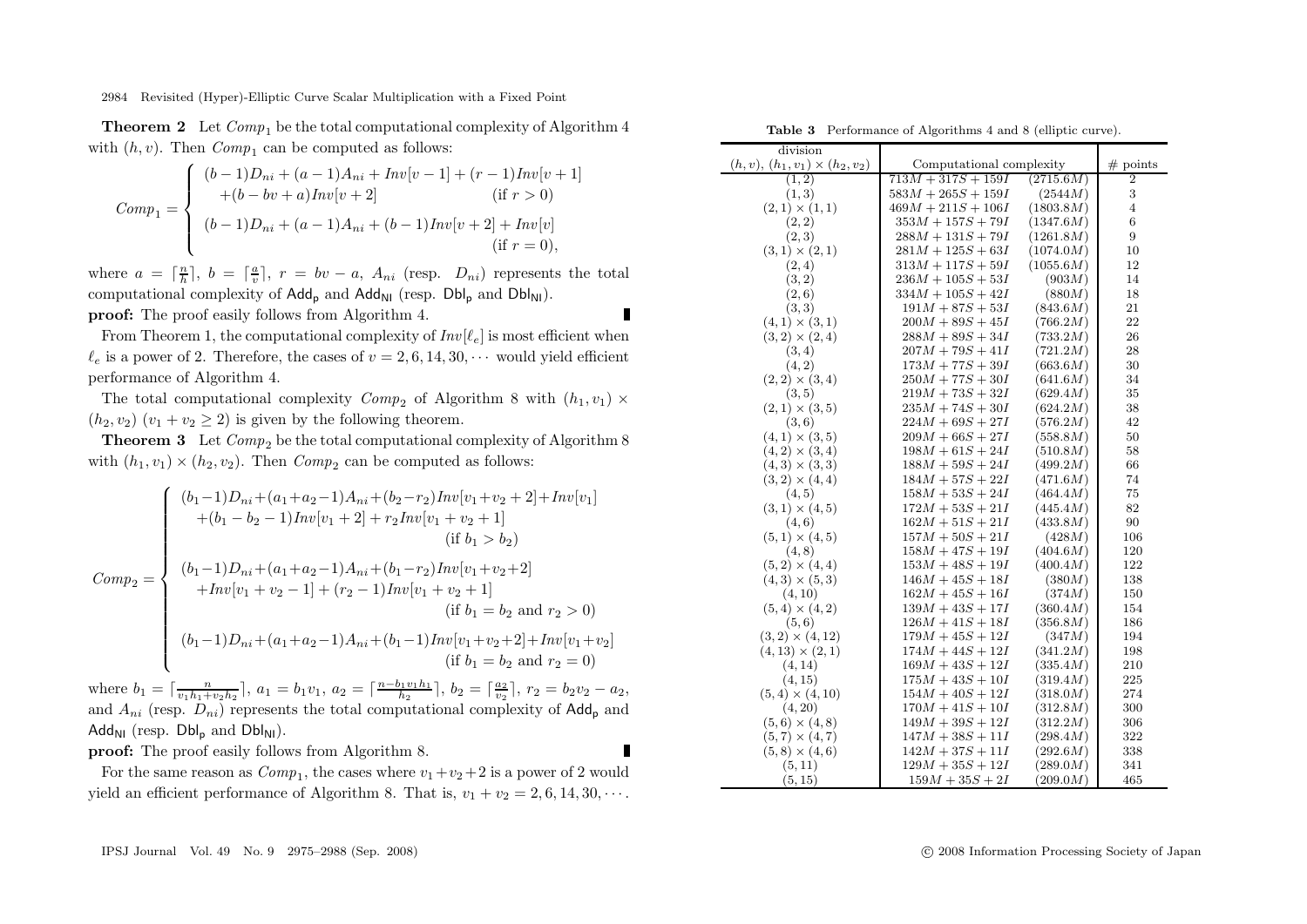2985 Revisited (Hyper)-Elliptic Curve Scalar Multiplication with a Fixed Point

| division                               |                                         |           |                  |
|----------------------------------------|-----------------------------------------|-----------|------------------|
| $(h, v), (h_1, v_1) \times (h_2, v_2)$ | Computational complexity                |           | # points         |
| (1, 2)                                 | $5473M_{hec} + 872S_{hec} + 159I_{hec}$ | (1979.9M) | $\boldsymbol{2}$ |
| (1,3)                                  | $4823M_{hec} + 742S_{hec} + 159I_{hec}$ | (1791.4M) | 3                |
| $(2,1) \times (1,1)$                   | $3629M_{hec} + 580S_{hec} + 106I_{hec}$ | (1314.8M) | 4                |
| (2, 2)                                 | $2713M_{hec} + 432S_{hec} + 79I_{hec}$  | (981.9M)  | 6                |
| (2,3)                                  | $2388M_{hec} + 367S_{hec} + 79I_{hec}$  | (887.65M) | 9                |
| $(3,1) \times (2,1)$                   | $2161M_{hec} + 344S_{hec} + 63I_{hec}$  | (782.3M)  | 10               |
| (3,2)                                  | $1816M_{hec} + 289S_{hec} + 53I_{hec}$  | (657.55M) | 14               |
| $(4,1) \times (2,1)$                   | $1791M_{hec} + 286S_{hec} + 52I_{hec}$  | (647.95M) | 18               |
| (3, 3)                                 | $1591M_{hec} + 244S_{hec} + 53I_{hec}$  | (592.3M)  | 21               |
| $(4,1) \times (3,1)$                   | $1540M_{hec} + 245S_{hec} + 45I_{hec}$  | (557.75M) | 22               |
| (3, 4)                                 | $1527M_{hec} + 224S_{hec} + 41I_{hec}$  | (539.3M)  | 28               |
| (4, 2)                                 | $1333M_{hec} + 212S_{hec} + 39I_{hec}$  | (482.9M)  | 30               |
| (3,6)                                  | $1444M_{hec} + 199S_{hec} + 27I_{hec}$  | (475.05M) | 42               |
| (4,3)                                  | $1183M_{hec} + 182S_{hec} + 39I_{hec}$  | (439.4M)  | 45               |
| $(5,1) \times (4,1)$                   | $1195M_{hec} + 190S_{hec} + 35I_{hec}$  | (433M)    | 46               |
| $(4,2) \times (3,4)$                   | $1278M_{hec} + 176S_{hec} + 24I_{hec}$  | (420.7M)  | 58               |
| (4, 4)                                 | $1113M_{hec} + 162S_{hec} + 29I_{hec}$  | (390.4M)  | 60               |
| (5, 2)                                 | $1057M_{hec} + 168S_{hec} + 31I_{hec}$  | (383.1M)  | 62               |
| (4, 5)                                 | $1078M_{hec} + 152S_{hec} + 24I_{hec}$  | (365.9M)  | 75               |
| (4, 6)                                 | $1062M_{hec} + 147S_{hec} + 21I_{hec}$  | (352.65M) | 90               |
| (5,3)                                  | $932M_{hec} + 143S_{hec} + 31I_{hec}$   | (346.9M)  | 93               |
| $(5,1) \times (4,5)$                   | $1037M_{hec} + 144S_{hec} + 21I_{hec}$  | (345.8M)  | 106              |
| (4, 8)                                 | $1018M_{hec} + 137S_{hec} + 19I_{hec}$  | (334.15M) | 120              |
| $(5,2) \times (4,4)$                   | $993M_{hec} + 138S_{hec} + 19I_{hec}$   | (328.1M)  | 122              |
| (5, 4)                                 | $881M_{hec} + 128S_{hec} + 23I_{hec}$   | (309.1M)  | 124              |
| $(4,2) \times (5,4)$                   | $921M_{hec} + 127S_{hec} + 18I_{hec}$   | (305.15M) | 154              |
| (5, 5)                                 | $865M_{hec} + 123S_{hec} + 20I_{hec}$   | (295.9M)  | 155              |
| $(4,1) \times (5,5)$                   | $896M_{hec} + 124S_{hec} + 18I_{hec}$   | (298.3M)  | 170              |
| (5, 6)                                 | $846M_{hec} + 118S_{hec} + 18I_{hec}$   | (284.6M)  | 186              |
| (5, 7)                                 | $824M_{hec} + 113S_{hec} + 17I_{hec}$   | (275.4M)  | 217              |
| (5, 8)                                 | $805M_{hec} + 108S_{hec} + 15I_{hec}$   | (264.1M)  | 248              |
| $(5,8) \times (4,6)$                   | $842M_{hec} + 109S_{hec} + 11I_{hec}$   | (262.6M)  | 338              |
| (5, 11)                                | $789M_{hec} + 103S_{hec} + 12I_{hec}$   | (250.9M)  | 341              |
| (5, 15)                                | $819M_{hec} + 103S_{hec} + 2I_{hec}$    | (230.9M)  | 465              |

**Table 4** Performance of Algorithms 4 and 8 (hyper-elliptic curve).

**Tables 3** and **4** show the performances of various cases of Algorithms 4 and 8 in the case of an elliptic curve over a 160-bit definition field and a hyper-elliptic curve with genus 2 over an 80-bit definition field, respectively. Let  $M$  (resp.  $S$ , resp. I) represent a modular multiplication (resp. squaring, resp. inverse) on the 160-bit field. Let  $M_{hec}$  (resp.  $S_{hec}$ , resp.  $I_{hec}$ ) represent a modular multiplication (resp. squaring, resp. inverse) on the 80-bit field.

In order to make the comparison easier, the computational amount is also estimated in terms of M by assuming that  $S = 0.8M$ ,  $I = 11M$ ,  $S_{here} = 0.8M_{here}$  $I = 11M_{hec}$ , and  $M = 4M_{hec}$ . A ratio of inversion to multiplication in the case of a prime field  $\mathbb{F}_n$  can be estimated between 3 and 10 as described in Section 2.3, however, we adopt an even bigger ratio of 11 since our algorithm is efficient when the ratio is small.

#### **5. Comparison**

In this section, we compare performances of our algorithms 4 and 8 with those of the previous algorithm<sup>7),14)</sup> in each case of an elliptic curve and a hyper-elliptic curve. In the case of an elliptic curve, the previous algorithm uses the mixed coordinate, that is, points of the pre-computed table are given as affine (resp. Edward affine) coordinate and the main computation is done in Jacobian (resp. Edward) coordinate. In the case of a hyper-elliptic curve, the previous algorithm uses affine coordinate without using Montgomery's method. **Tables 5** and **6** show divisions that our algorithms are better than the previous algorithm and their performances in the cases of an elliptic curve and a hyper-elliptic curve, respectively. Both Tables present the computational complexity based on the number of modular multiplications, squares, and inverses over the definition field as well as the estimation based on the assumption that  $S = 0.8M, I = 11M$ ,  $S_{hec} = 0.8M_{hec}, I = 11M_{hec}$ , and  $M = 4M_{hec}$ . The reduction ratio of our algorithm to the previous algorithm is computed under the estimation. The break-even point shows  $I/M$  or  $I_{hec}/M_{hec}$  when the computational complexity of our algorithms is equal to that of previous ones, where  $S = 0.8M$  is assumed.

In the case of an elliptic curve, we see that our algorithm with a precomputed table of 18, 26, 34, 42, or 50 can compute  $kP$  more efficiently than the previous algorithm with Jacobian coordinate (resp. Edward coordinate) if  $I/M < 12.2, 12.7, 12.7, 12.8$ , or  $12.3$  (resp. 12.6, 13.2, 13.2, 13.3, or 12.7). In the case of  $I = 11M$ , the computational complexity of our algorithm with a precomputed table of 18, 26, 34, 42, or 50 can be reduced to 95%, 93%, 93%, 93%, or  $94\%$  (resp  $93\%, 91\%, 91\%, 91\%,$  or  $93\%$ ) of that of the previous algorithm with Jacobian (resp. Edward) coordinate. Our experimental results also indicate that affine coordinate with Montgomery's trick or mixed coordinate with Jacobian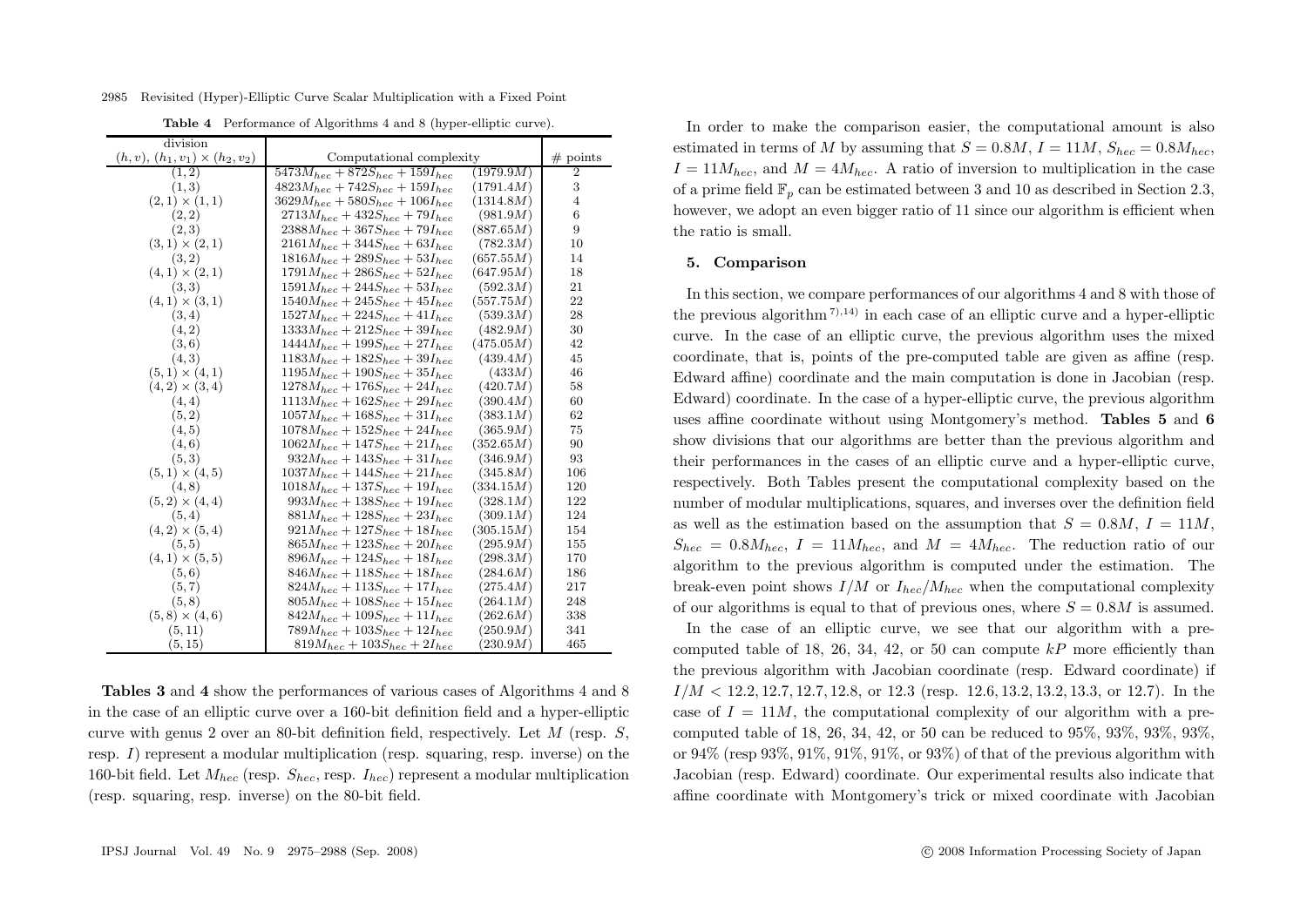| (h, v)                         | # points | Computational complexity |                                                        | $BE$ -point <sup>1</sup> |
|--------------------------------|----------|--------------------------|--------------------------------------------------------|--------------------------|
| $(h_1, v_1) \times (h_2, v_2)$ |          | Ours                     | Previous results $(\mathcal{J}/\mathcal{E})$           | reduction ratio          |
| (2,6)                          | 18       | $334M + 105S + 42I$      | $(\mathcal{J}) 582M + 421S + I$                        | 12.2                     |
|                                |          | $(418M + 42I)$           | $(918.8M+I)$                                           | 0.95                     |
|                                |          | $(I = 11M : 880.0M)$     | $(\mathcal{E})$ 831 <i>M</i> + 131 <i>S</i> + <i>I</i> | 12.6                     |
|                                |          |                          | $(935.8M + I)$                                         | 0.93                     |
| $(3,2) \times (2,4)$           | 26       | $288M + 89S + 34I$       | $494M + 357S + I$<br>$\mathcal{J}$                     | 12.7                     |
|                                |          | $359.2M + 34I$           | $(779.6M + I)$                                         | 0.93                     |
|                                |          | $(I = 11M : 733.2M)$     | $(\mathcal{E})$ 705 $M + 111S + I$                     | 13.2                     |
|                                |          |                          | $(793.8M+I)$                                           | 0.91                     |
| $(2,2) \times (3,4)$           | 34       | $250M + 77S + 30I$       | $({\cal J})$ 434 $M + 309S + I$                        | 12.7                     |
|                                |          | $311.6M + 30I$           | $(681.2M+I)$                                           | 0.93                     |
|                                |          | $(I = 11M : 641.6M)$     | $(\mathcal{E})$ 619 $M + 95S + I$                      | 13.2                     |
|                                |          |                          | $(695M + I)$                                           | 0.91                     |
| (3,6)                          | 42       | $224M + 69S + 27I$       | $(\mathcal{J})$ 390 $M + 277S + I$                     | 12.8                     |
|                                |          | $279.2M + 27I$           | $(611.6M + I)$                                         | 0.93                     |
|                                |          | $(I = 11M : 576.2M)$     | $(\mathcal{E})$ 556 $M + 85S + I$                      | 13.3                     |
|                                |          |                          | $(624M + I)$                                           | 0.91                     |
| $(4,1) \times (3,5)$           | 50       | $209M + 66S + 27I$       | $(\mathcal{J})$ 369 $M + 265S + I$                     | 12.3                     |
|                                |          | $261.8M + 27I$           | $(581M + I)$                                           | 0.94                     |
|                                |          | $(I = 11M : 558.8M)$     | $(\mathcal{E})$ 526M + 82S + I                         | 12.7                     |
|                                |          |                          | $(591.6M + I)$                                         | 0.93                     |

**Table 5** Comparison of performance (elliptic curve).

<sup>†</sup>: the break-even point is the value of  $I/M$  for which our result becomes the same efficiency as the previous result.

| (h, v)                         |          | Computational complexity                                                        | $BE$ -point <sup><math>\uparrow</math></sup> |
|--------------------------------|----------|---------------------------------------------------------------------------------|----------------------------------------------|
| $(h_1, v_1) \times (h_2, v_2)$ | Ours     | Previous results                                                                | reduction                                    |
| # points                       |          |                                                                                 | ratio                                        |
| $(4,1) \times (2,1)$           |          | $1791M_{hec} + 286S_{hec} + 52I_{hec}$ $1716M_{hec} + 286S_{hec} + 78I_{hec}$   | 2.9                                          |
| 18                             | (648.0M) | (700.7M)                                                                        | 0.92                                         |
| (3, 4)                         |          | $1527M_{hec} + 224S_{hec} + 41I_{hec}$   $1452M_{hec} + 224S_{hec} + 66I_{hec}$ | 3                                            |
| 28                             | (539.3M) | (589.3M)                                                                        | 0.92                                         |
| (4, 2)                         |          | $1333M_{hec} + 212S_{hec} + 39I_{hec}$   $1276M_{hec} + 212S_{hec} + 58I_{hec}$ | 3                                            |
| 30                             | (482.9M) | (520.9M)                                                                        | 0.93                                         |
| (3,6)                          |          | $1444M_{hec} + 199S_{hec} + 27I_{hec}$ 1342 $M_{hec} + 199S_{hec} + 61I_{hec}$  | 3                                            |
| 42                             | (475.1M) | (543.1M)                                                                        | 0.87                                         |
| (4,3)                          |          | $1183M_{hec} + 182S_{hec} + 39I_{hec}$   $1144M_{hec} + 182S_{hec} + 52I_{hec}$ | 3                                            |
| 46                             | (433.0M) | (467.0M)                                                                        | 0.93                                         |
| $(4,2) \times (3,4)$           |          | $1278M_{hec} + 176S_{hec} + 24I_{hec} + 1188M_{hec} + 176S_{hec} + 54I_{hec}$   | 3                                            |
| 58                             | (420.7M) | (480.7M)                                                                        | 0.88                                         |

**Table 6** Comparison of Performance (hyper-elliptic curve).

<sup>†</sup>: the break-even point is the value of  $I_{hec}/M_{hec}$  for which our result becomes the same efficiency as the previous result.

coordinate are better than mixed coordinate with Edward coordinate.

In the case of a hyper-elliptic curve, we see that our algorithm with a precomputed table of 18 (resp. 28, 30, 42, 46, 58) can compute  $kP$  more efficiently than the previous algorithm if  $I_{\text{hec}}/M_{\text{hec}} > 2.9$  (resp. 3). That is, our algorithm is usually more efficiently than the previous one. In the case of  $I_{here} = 11 M_{here}$ , the computational complexity of our algorithm with a pre-computed table of 18, 28, 30, 42, 46, or 58 can be reduced to 92%, 92%, 93%, 87%, 93%, or 88% of the previous algorithm, respectively. We note that hyper-elliptic curves in our algorithm give a better performance than elliptic curves in any size of a precomputed table.

# **6. Conclusion**

In this paper, we have explored an efficient scalar multiplication with a fixed point and improved the LL-algorithm by applying affine coordinate to it and adjusting the division procedure. We have also investigated the previous algorithm with Edward coordinate as well as Jacobian coordinate. Our algorithm can improve the computational complexity of the previous algorithm with the best coordinate in some sizes of the pre-computed table. We have also given the formulae of the computational complexity of the proposed algorithm with any division theoretically, which helps developers to choose the best division suitable for the storage available.

**Acknowledgments** The authors express their gratitude to anonymous referees for invaluable comments.

#### **References**

- 1) Avanzi, R.M.: On multi-exponentiation in cryptography, Cryptology ePrint Archive, Report 2002/154 (2002). Available at http://eprint.iacr.org/2002/154/
- 2) Blake, I.F., Seroussi, G. and Smart, N.P.: *Elliptic Curves in Cryptology*, LMS, Vol.265, Cambridge University Press (1999).
- 3) Brickell, E.F., Gordon, D.M., McCurley, K.S. and Wilson, D.B.: Fast exponentiation with preocomputation, *Advances in Cryptology—Proc. EUROCRYPT'92*, Lecture Notes in Computer Science, Vol.658, pp.200–207, Springer-Verlag (1993).
- 4) Bernstein, D.J. and Lange, T.: Fast addition and doubling on elliptic curves, *Advances in Cryptology-Proc. ASIACRYPT'07*, Vol.4833, pp.29–50 (2007).
- 5) Ciet, M., Joye, M., Lauter, K. and Montgomey, P.L.: Trading inversions for multi-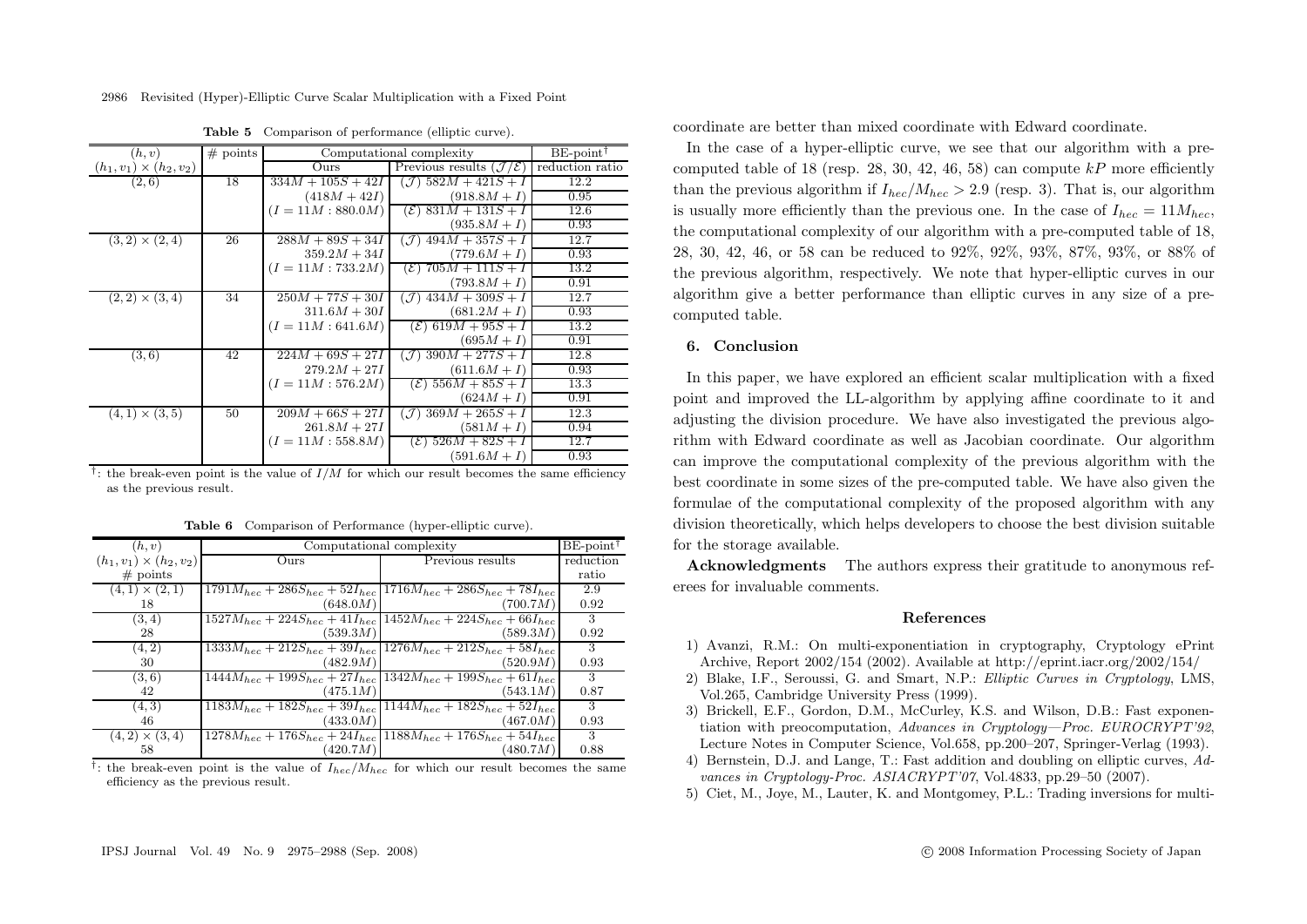plications in elliptic curve cryptography, *Designs, Codes and Cryptography*, Vol.39, No.2, pp.189–206, Springer Netherlands (2006).

- 6) Cohen, H., Miyaji, A. and Ono, T.: Efficient elliptic curve exponentiation, *Proc. Information and communications security, ICICS'97*, Lecture Notes in Computer Science, Vol.1334, pp.282–290, Springer-Verlag (1997).
- 7) Cohen, H., Miyaji, A. and Ono, T.: Efficient elliptic curve exponentiation using mixed coordinates, *Advances in Cryptology—Proc. ASIACRYPT'98*, Lecture Notes in Computer Science, Vol.1514, pp.51–65, Springer-Verlag (1998).
- 8) Doche, C., Icart, T. and Kohel, D.R.: Efficient scalar multiplication by isogeny decompositions, *Proc. PKC2006*, LNCS, Vol.3958, pp.191–206 (2006).
- 9) Eisenträger, K., Lauter, K. and Montgomey, P.L.: Fast elliptic curve arithmetic and improved Weil pairing evaluation, *Proc. CT-RSA2003*, LNCS, Vol.2612, pp.343– 354, Springer-Verlag (2003).
- 10) Edwards, H.M.: A normal form for ellipticcurves, *Bulletin of the American Mathematical Society*, Vol.44, pp.393–422 (2007).
- 11) Kaliski Jr., B.S.: The Montgomery inverse and its applications, *IEEE Trans. Computers*, Vol.44, pp.1064–1065 (1995).
- 12) Koç, C.K. and Savaş, E.: Architectures for unified field inversion with applications in elliptic curve cryptography, *9th IEEE Interntional Conference on Electronics, Circuits and Systems, ICECS 2002*, Vol.3, pp.1155–1158 (2002).
- 13) Lange, T.: Formulae for Arithmetic on Genus 2 Hyperelliptic curve. Available at http://www.ruhr-uni-bochum.de/itsc/tanja/preprints.html
- 14) Lim, C.H. and Lee, P.J.: More flexible exponentiation with precomputation, *Advances in Cryptology-Proc. Crypto'94*, Lecture Notes in Computer Science, Vol.839, pp.95–107, Springer-Verlag (1994).
- 15) Menezes, A., Oorschot, P.C. and Vanstone, S.: *Handbook of applied cryptography*, CRC Press, Inc. (1996).
- 16) Mishra, P.K. and Sarkar, P.: Application of Montgomery's trick to Scalr Multiplication for EC and HEC Using Fixed Base Point, PKC2004, Lecture Notes in Computer Science, Vol.2947, pp.41–57 (2004).
- 17) Montgomery, P.L.: Speeding the Pollard and elliptic curve methods for factorization, *Mathematics of Computation*, Vol.48, pp.243–264 (1987).
- 18) Okeya, K., Samoa, K.S., Spahn, C. and Takagi, T.: Signed Binary Representations Revisited, *CRYPTO 2004*, Lecture Notes in Computer Science, Vol.3152, pp.123– 139 (2004).
- 19) Standard for efficient cryptography group, specification of standards for efficient cryptography. Available from: http://www.secg.org

#### **Appendix**

# **A.1 Other Coordinates**

This annex summarizes addition formulae in Edward coordinates and the previous addition formulae in Jacobian coordinates.

#### **A.1.1 Edward Coordinates**

Recently, a new coordinate system, called Edward Coordinates, has been proposed  $10$ ), whose comparison with other coordinate systems is investigated  $4$ ). One of the weak points in Edward coordinates is that no prime-order elliptic curve can be represented in Edward coordinates with the same definition field since it must have a point with order 4 whereas a prime-order elliptic curve is usually recommended in standards 19). Here we simply summarize Edward coordinates and its performance.

Let  $\mathbb{F}_n$  be a finite field, where  $p > 3$  is a prime. The Edward form of an elliptic curve over  $\mathbb{F}_n$  in homogeneous coordinates is described as

 $E_{\mathcal{E}}$ :  $(X^2 + Y^2)Z^2 = Z^4 + dX^2Y^2$ .

Then, two points  $(X, Y, Z)$  and  $(rX, rY, rZ)$  for some  $r \in \mathbb{F}_p^*$  are recognized as the same point. The point at infinity, which performs the zero element, is represented with  $(0, 1, 1)$ . Let  $P_1 = (X_1, Y_1, Z_1), P_2 = (X_2, Y_2, Z_2)$ , and  $P_3 = P_1 + P_2$  $(X_3, Y_3, Z_3)$ . The doubling and addition formulae in Edward coordinates can be represented as follows.

| Add <sup><math>\mathcal{E}(P_1, P_2)</math> <math>(P_1 \neq \pm P_2)</math></sup> | $Dbl^{\mathcal{E}}(P_1)$                                       |
|-----------------------------------------------------------------------------------|----------------------------------------------------------------|
| $U_1 = Z_1 Z_2, U_2 = X_1 X_2, U_3 = Y_1 Y_2,$                                    | $U_1 = X_1^2$ , $U_2 = Y_1^2$ , $U_3 = Z_1^2$ ,                |
| $S_1 = (X_1 + Y_1)(X_2 + Y_2), S_2 = dU_2U_3,$                                    | $S_1 = (X_1 + Y_1)^2$ , $S_2 = U_1 + U_2$ , $H = S_2 - 2U_3$ , |
| $H=U_1^2-S_2, R=U_1^2+S_2,$                                                       | $X_3 = (S_1 - S_2)H$ , $Y_3 = S_2(U_1 - U_2)$ , $Z_3 = S_2H$ . |
| $X_3 = U_1 H (S_1 - U_2 - U_3),$                                                  |                                                                |
| $Y_3 = U_1 R (U_3 - U_2), Z_3 = H R.$                                             |                                                                |

The computation times in Edward coordinates are  $t(\mathcal{E} + \mathcal{E}) = 11M + S$  and  $t(2\mathcal{E})=3M+4S$ , where  $\mathcal E$  means Edward coordinates. In this paper, the computation time of multiplication by  $d$  is not considered as special. This is due to the fact that the limitation on d damages the flexibility of elliptic curves over a definition filed, which is exactly an advantage over RSA or DLP-based cryptosystems.